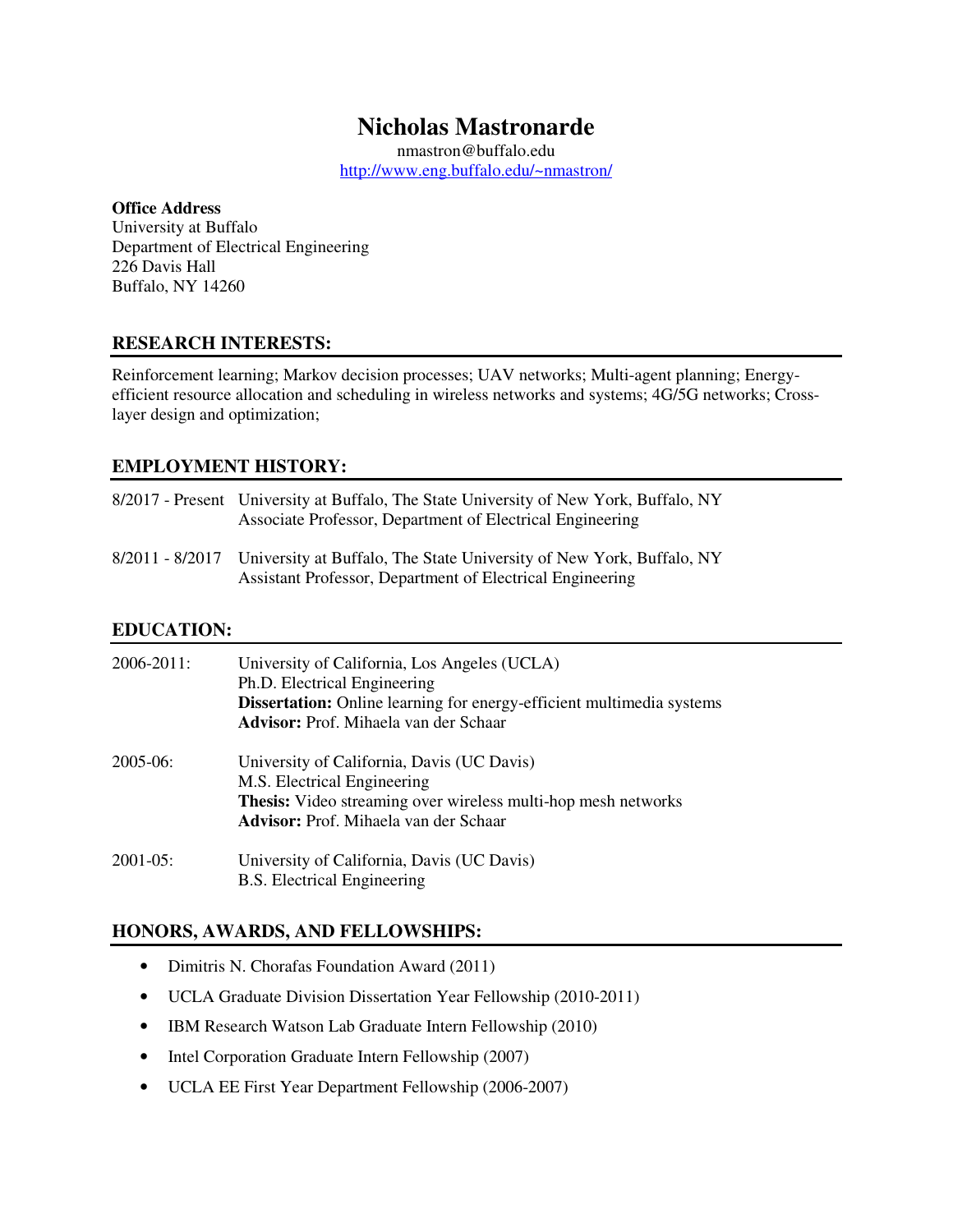- UC Davis ECE Department Fellowship (2005-2006)
- UC Davis ECE B.S. with Highest Honors and Department Citation (2005)

### **SPONSORED RESEARCH:**

#### Total: **\$1,041,601**; Own share: **\$690,888**.

Note: The percentage value in each entry identifies formal effort and account credit.

- [1] PI (effort: 33%), "Autonomous interference avoiding networking on the Mxxx GE platform," GE Aviation, Sept. 1, 2018 – July 31, 2019. **\$170,000**.
- [2] Co-PI (effort: 50%), "Integration of EMANE and the UB-ANC Emulator," US Air Force Research Laboratory, Mar. 1, 2019 – June 20, 2019. **\$25,000**.
- [3] Co-PI (effort: 40%), "Multi-drone sensor system for search and rescue," Buffalo Blue Sky, Feb. 8, 2019 – Aug. 31, 2020. **\$10,000**.
- [4] Co-PI (effort: 40%), "CCSS: Collaborative Research: Ubiquitous sensing for VR/AR immersive communication: A machine learning perspective," National Science Foundation, Award No. ECCS 1711335, July 1, 2017 – June 30, 2020. **\$370,000**.
- [5] PI/PD (effort: 100%), "Autonomous aerial swarms for continuous real-time intelligence, surveillance, and reconnaissance," US Air Force Research Laboratory. Amendment to existing grant, **\$60,000**.
- [6] PI/PD (effort: 100%), "Scheduling mission-critical flows in congested and contested airborne network environments," US Air Force Research Laboratory, Award No. 67228, Feb. 4, 2014 – Sept. 30, 2017, **\$257,157**.
- [7] PI/PD (effort: 100%), "Tactical environment emulation in UB's Airborne Networking and Communications Testbed (UB-ANC)," Griffis Institute, Award No. 72855, Sept. 4, 2015 – Oct. 31, 2015, **\$5000**.
- [8] PI/PD (effort: 100%), "Scheduling heterogeneous flows in a bottleneck airborne network node," US Air Force Rome Laboratory Griffis Air Force Base, Award No. 64040, Aug. 1, 2013 – Oct. 31, 2013, **\$23,973**.
- [9] PI/PD (effort: 100%), "Scheduling heterogeneous flows in a bottleneck airborne network node," Rome Research Corporation, Award No. 65728, Aug. 5, 2013 – Nov. 4, 2013, **\$18,000**. Equipment grant for purchasing 6 USRP N210 software-defined radios, 6 SBX USRP Daughterboards (400 MHz – 4.4 GHz), 12 VERT2450 Antennas, and 5 Dell Latitude E6530 laptops.
- [10] Air Force Research Laboratory Research Fellowship, **\$56,471** (Summer 2018, Summer 2016, Summer 2015, Summer 2013).

### **UNIVERSITY AT BUFFALO SUPPORT**

- [1] SUNY Open Educational Resources (OER) Services, **\$1687**.
- [2] STEM Mentoring for Undergraduate Research Initiative (SMURI), Spring 2014, **\$1000**.
- [3] Startup: **\$45,000**.

### **PUBLICATIONS:**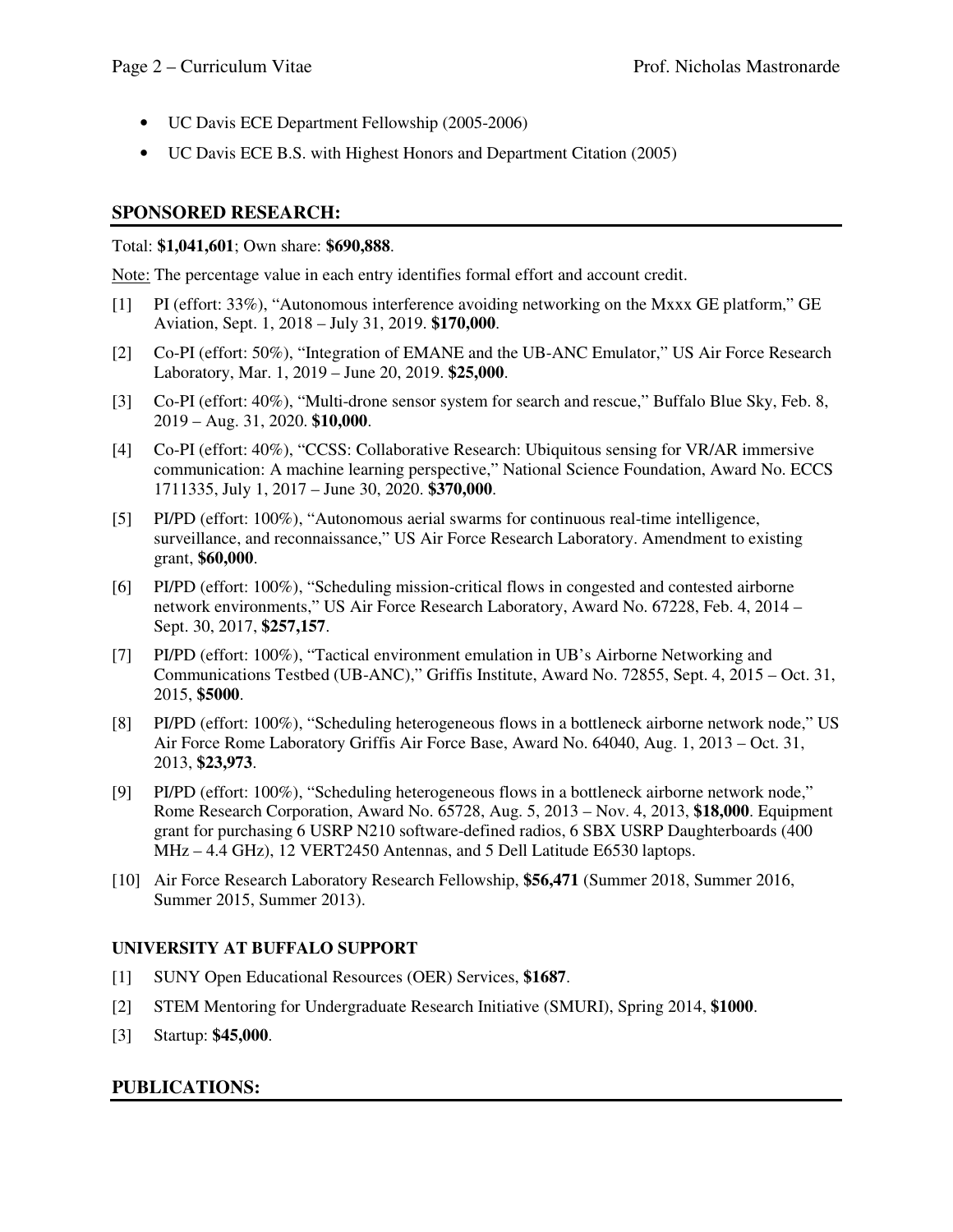Note: Dr. Mastronarde's supervised graduate students are *underlined* in the references below. Supervised undergraduate students are *underlined and italicized*.

### **PEER-REVIEWED JOURNAL PAPERS**

- [1] F. Ghanei, J. Modares, **N. Mastronarde**, and K. Dantu, "Minimum energy coverage path planning for UAVs," *International Journal of Robotics Research*, in review.
- [2] Z. Hajibabaei, A. Vosoughi, and **N. Mastronarde**, "Optimal power allocation for M-ary distributed detection in the presence of channel uncertainty," *Signal Processing*, in review.
- [3] N. Sharma, N. Mastronarde, and J. Chakareski, "Accelerate structure-aware reinforcement learning for delay-sensitive energy harvesting wireless sensors," *IEEE Trans. on Signal Processing*, in review.
- [4] N. Sharma, N. Mastronarde, and J. Chakareski, "Delay-sensitive energy harvesting wireless sensors: optimal scheduling, structural properties, and approximation analysis," *IEEE Trans. on Communications*, in review.
- [5] J. Modares, **N. Mastronarde**, and K. Dantu, "Simulating unmanned aerial vehicle swarms with the UB-ANC Emulator," *International Journal of Micro Air Vehicles*, April 2019.
- [6] J. Chakareski, S. Naqvi, **N. Mastronarde**, J. Xu, F. Afghah, and A. Razi, "An energy efficient framework for UAV-assisted millimeter wave 5G heterogeneous cellular networks," *IEEE Trans. Green Communications and Networking*, vol. 3, no. 1, pp. 37-44, March 2019.
- [7] S. Wu, R. Atat, **N. Mastronarde**, and L. Liu, "Improving the coverage and spectral efficiency of millimeter-wave cellular networks using device-to-device relays," *IEEE Trans. On Communications*, vol. 66, no. 5, pp. 2251-2265, May 2018. **Selected to be featured in IEEE COMSOC MMTC Communications R-Letter, ed. C. Chen, Nov. 2018.**
- [8] R. Atat, L. Liu, **N. Mastronarde**, and Y. Yi, "Energy harvesting-based relay-assisted D2D cellular  networks," *IEEE Trans. on Communications*, vol. 65, no. 3, pp. 1289-1302, March 2017.
- [9] **N. Mastronarde**, V. Patel, J. Xu, L. Liu, and M. van der Schaar, "To relay or not to relay: learning device-to-device relaying strategies in cellular networks," *IEEE Trans. on Mobile Computing*, vol. 15, no. 6, pp. 1569-1585, June 2016.
- [10] K. Kanoun, D. Atienza, **N. Mastronarde**, and M. van der Schaar. "Online energy-efficient task- graph scheduling for multicore platforms," *IEEE Trans. on Computer-Aided Design of Integrated Circuits and Systems*, vol. 33, no. 8, pp. 1194-1207, Aug. 2014*.*
- [11] **N. Mastronarde** and M. van der Schaar, "Joint physical-layer and system-level power management for delay-sensitive wireless communication," *IEEE Trans. on Mobile Computing*, vol. 12, no. 4, pp. 694-709, April 2013.
- [12] **N. Mastronarde**, K. Kanoun, D. Atienza, P. Frossard, and M. van der Schaar, "Markov decision process based energy-efficient on-line scheduling for slice-parallel video decoders on multicore  systems," *IEEE Trans. on Multimedia*, vol. 15, no. 2, pp. 268-278, Feb. 2013.
- [13] **N. Mastronarde**, F. Verde, D. Darsena, A. Scaglione, and M. van der Schaar, "Transmitting important bits and sailing high radio waves: a decentralized cross-layer approach to cooperative  video transmission," *IEEE J. on Select. Areas in Communications Cooperative Networking – Challenges and Applications*, vol. 30, no. 9, pp. 1597-1604, Oct. 2012.
- [14] **N. Mastronarde** and M. van der Schaar, "Fast reinforcement learning for energy-efficient wireless  communication," *IEEE Trans. on Signal Processing*, vol. 59, no. 12, pp. 6262-6266, Dec. 2011.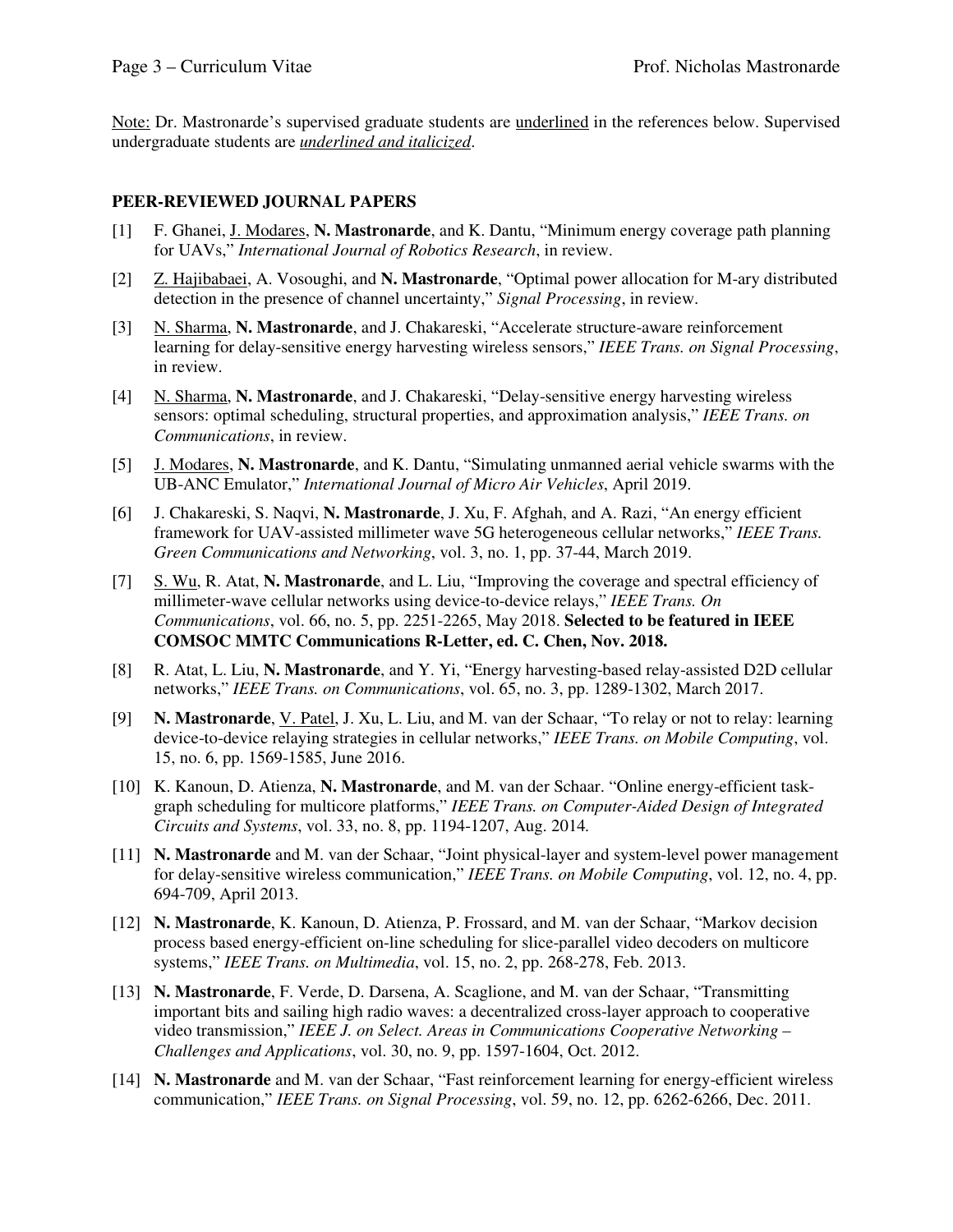- [15] **N. Mastronarde** and M. van der Schaar, "Online reinforcement learning for dynamic multimedia  systems," *IEEE Trans. on Image Processing*, vol. 19, no. 2, pp. 290-305, Feb. 2010.
- [16] **N. Mastronarde** and M. van der Schaar, "Designing autonomous layered video coders," *Elsevier Journal Signal Processing: Image Communication – Special Issue on Scalable Coded Media Beyond Compression*, vol. 24, no. 6, pp. 417-436, July 2009.
- [17] **N. Mastronarde** and M. van der Schaar, "Towards a general framework for cross-layer decision making in multimedia systems," *IEEE Trans. on Circuits and Systems for Video Technology*, vol. 19, no. 5, pp. 719-732, May 2009.
- [18] **N. Mastronarde** and M. van der Schaar, "Automated bidding for media services at the edge of a content delivery network," *IEEE Trans. on Multimedia,* vol. 11, no. 3, pp. 543-555, Apr. 2009.
- [19] **N. Mastronarde** and M. van der Schaar, "A bargaining theoretic approach to quality-fair system resource allocation for multiple decoding tasks," *IEEE Trans. Circuits and Systems for Video Technology*, vol. 18, no. 4, pp. 453-466, Mar. 2008.
- [20] **N. Mastronarde** and M. van der Schaar, "A queuing-theoretic approach to task scheduling and processor selection for video decoding applications," *IEEE Trans. Multimedia*, vol. 8, no. 7, pp. 1493-1507, Nov. 2007.
- [21] **N. Mastronarde**, D. S. Turaga, and M. van der Schaar. "Collaborative resource exchanges for peer-to-peer video streaming over wireless mesh networks," *IEEE J. on Select. Areas in Communications Peer-to-peer Communications and Applications*, vol. 25, no. 1, pp. 108-118, Jan. 2007.
- 2007. [22] Y. Andreopoulos, **N. Mastronarde**, and M. van der Schaar, "Cross-layer optimized video streaming over wireless multi-hop mesh networks," *IEEE J. on Select. Areas in Communications Multi-Hop Wireless Mesh Networks*, vol. 24, no. 11, pp. 2104-2115, Nov. 2006.

#### **PEER-REVIEWED CONFERENCE PROCEEDINGS**

- [1] *M. Rantanen*, **N. Mastronarde**, J. Hudack, and K. Dantu, "Decentralized task allocation in lossy networks: a simulation study," *IEEE International Conference on Sensing, Communication, and Networking (SECON)*, to appear. (Acceptance rate: 28.6%)
- [2] C. Lee, **N. Mastronarde**, M. van der Schaar, *"*Estimation of individual treatment effect in latent confounder models via adversarial learning," *Neural Information Processing Systems Workshops – Machine Learning for Health*, Dec. 2018. **Among 6% of papers invited for spotlight talk.**
- [3] O. Lahav, **N. Mastronarde**, M. van der Schaar, "What is interpretable? Using machine learning to design interpretable decision-support systems," *Neural Information Processing Systems Workshops – Machine Learning for Health*, Dec. 2018. **Among 6% of papers invited for spotlight talk.**
- [4] *M. Rantanen*, J. Modares, **N. Mastronarde**, F. Ghanei, and K. Dantu, "Performance of the asynchronous consensus based bundle algorithm in lossy network environments," *IEEE Sensor Array and Multichannel Signal Processing Workshop (SAM)*, July 2018.
- [5] N. Sharma, N. Mastronarde, and J. Chakareski, "Structural properties of optimal transmission policies for delay-sensitive energy harvesting wireless sensors," *IEEE International Conference on Communications (ICC)*, May 2018. (Acceptance rate: 40%)
- [6] S. Wu and **N. Mastronarde**, "Coverage and spectral efficiency of device-to-device relay-assisted cellular networks," *IEEE International Conference on Communications (ICC)*, May 2018. (Acceptance rate: 40%)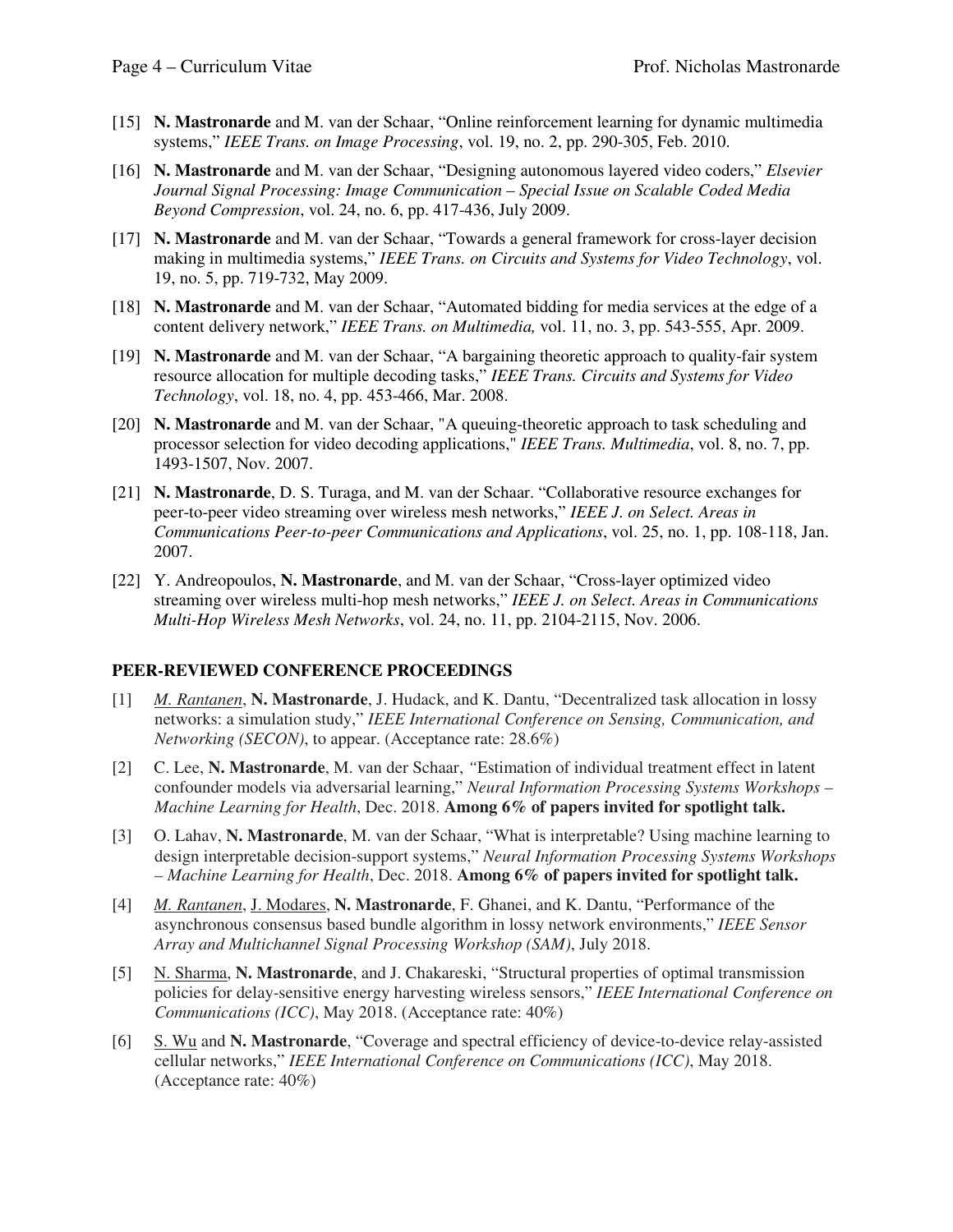- [7] S. Naqvi, J. Chakareski, **N. Mastronarde**, J. Xie, F. Afghah, and A. Razi, "Energy efficiency analysis of UAV-assisted mmWave HetNets," *IEEE International Conference on Communications (ICC)*, May 2018. (Acceptance rate: 40%)
- [8] J. Modares, **N. Mastronarde**, and K. Dantu, "Realistic network simulation in the UB-ANC aerial vehicle network emulator," *IEEE INFOCOM Workshop on Wireless Communications and Networking in Extreme Environments (WCNEE)*, pp. 1-6, May 2017.
- [9] J. Modares, F. Ghanei, **N. Mastronarde**, and K. Dantu, "UB-ANC Planner: Minimum energy coverage path planning with multiple drones," *IEEE International Conference on Robotics and Automation (ICRA)*, pp. 1-8, May 2017. (Acceptance rate: 41%)
- [10] A. H. Memar, **N. Mastronarde**, and E. T. Esfahani, "Design of a novel variable stiffness gripper using permanent magnets," *IEEE International Conference on Robotics and Automation (ICRA)*, pp. 1-6, May 2017. (Acceptance rate: 41%)
- [11] S. Wu, R. Atat, **N. Mastronarde**, and L. Liu, "Coverage analysis of D2D relay-assisted millimeter- wave cellular networks," *IEEE Wireless Communications and Networking Conference,* pp. 1-6, Mar. 2017.
- [12] J. Modares, **N. Mastronarde**, K. Dantu, "UB-ANC Emulator: An emulation framework for multi- agent drone networks," *IEEE International Conference on Simulation, Modeling, and Programming for Autonomous Robots (SIMPAR)*, pp. 252-258, Dec. 2016.
- [13] **N. Mastronarde**, J. Modares, C. Wu, and J. Chakareski, "Reinforcement learning for energy- efficient delay-sensitive CSMA/CA scheduling," *IEEE Global Communications Conference (GLOBECOM)*, pp. 1-7, Dec. 2016.
- [14] H. Chen, L. Liu, **N. Mastronarde**, L. Ma, and Y. Yi, "Cooperative retransmission for massive MTC under spatiotemporal correlated interference," *IEEE Global Communications Conference (GLOBECOM)*, pp. 1-6, Dec. 2016.
- [15] J. Modares and **N. Mastronarde**, "Poster: UB-ANC: A flexible airborne networking and communications testbed," *ACM International Workshop on Wireless Network Testbeds, Experimental Evaluation & Characterization (WiNTECH)*, pp. 95-96, Oct. 2016.
- [16] J. Modares, **N. Mastronarde**, and K. Dantu, "Demo: UB-ANC Emulator: An emulation framework for multi-agent drone networks," *ACM International Workshop on Wireless Network Testbeds, Experimental Evaluation & Characterization (WiNTECH)*, pp. 93-94, Oct. 2016.
- [17] P. Shome, J. Modares, **N. Mastronarde**, and A. Sprintson, "Enabling dynamic reconfigurability of SDRs using SDN principles," *Ad Hoc Networks*, pp. 369-381, Sept. 2016.
- [18] N. Toorchi, J. Chakareski, and **N. Mastronarde**, "Fast and low-complexity reinforcement learning for delay-sensitive energy harvesting wireless visual sensing systems," *IEEE International Conference on Image Processing (ICIP)*, pp. 1804-1808, Sept. 2016. (Acceptance rate: 45%)
- [19] P. Shome, M. Yan, J. Modares, **N. Mastronarde**, and A. Sprintson, "CrossFlow: A cross-layer architecture for SDR using SDN principles," *IEEE Conference on Network Function Virtualization and Software Defined Networks (NFV-SDN)*, pp. 37-39, Nov. 2015.
- [20] C. Wu, **N. Mastronarde**, and M. Gerla, "Incentive driven LTE content distribution in VANETs,"  *The 14th IFIP Annual Mediterranean Ad Hoc Networking Workshop (Med-Hoc-Net)*, pp. 1-8, June 2015. (Acceptance rate: 54.5%)
- [21] **N. Mastronarde**, V. Patel, and L. Liu, "Device-to-device relay assisted cellular networks with token-based incentives," *IEEE International Conference on Communications (ICC)*, pp. 698-704, June 2015. (Acceptance rate: 38.6%)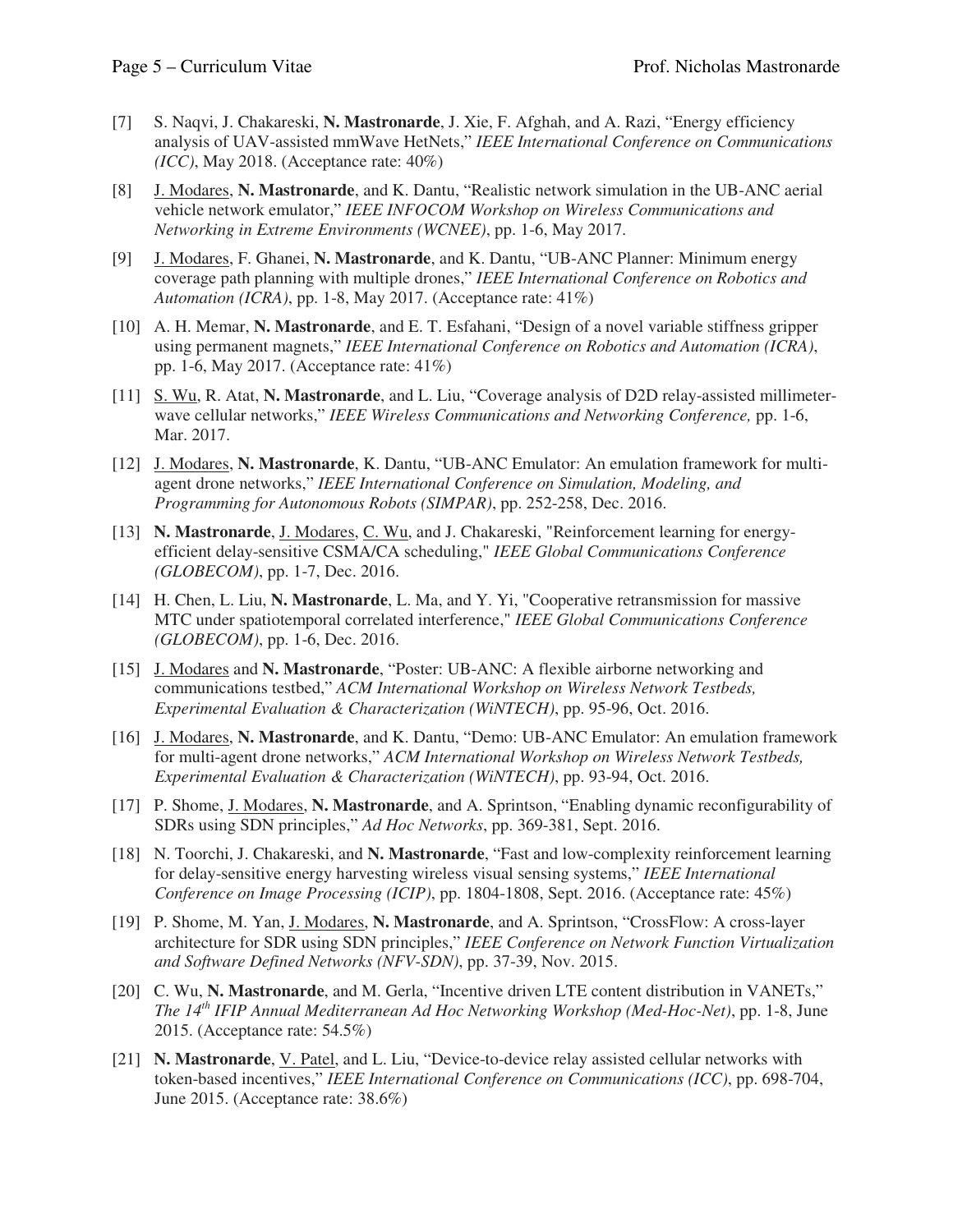- [22] V. Patel, N. Mastronarde, M. J. Medley, and J. D. Matyjas, "Towards optimal priority and deadline driven scheduling in dynamic wireless environments," *IEEE International Symposium on a World of Wireless and Mobile Multimedia Networks (WoWMoM)*, pp. 1-10, June 2015. (Acceptance rate: 21%)
- [23] C. Ababei and **N. Mastronarde**, "Benefits and costs of prediction based DVFS for NoCs at Router  Level," *IEEE International System-on-Chip Conference (SOCC)*, pp. 255-260, Sept. 2014.
- [24] K. Kanoun, D. Atienza, **N. Mastronarde**, and M. van der Schaar, "A unified online directed acyclic graph flow manager for multicore schedulers," *19th Asia and South Pacific Design Automation Conference (ASP-DAC 2014)*, pp. 714-719, Jan. 2014. (Acceptance rate: 31.5%)
- [25] **N. Mastronarde**, V. Patel, J. Xu, and M. van der Schaar, "Learning relaying strategies in cellular D2D networks with token-based incentives," *International Workshop on Emerging Technologies for LTE-Advanced and Beyond-4G*, *IEEE Global Communications Conference (GLOBECOM)*, pp. 163-169, Dec. 2013. (Acceptance rate: 41%)
- [26] **N. Mastronarde**, K. Kanoun, D. Atienza, and M. van der Schaar, "Markov decision process based energy-efficient scheduling for slice-parallel video decoding," *1st IEEE Workshop of GREEN Multimedia: Energy-efficient Multimedia Computing, Communication and Presentation (In conjunction with ICME 2013)*, pp. 1-6, July 15-19, 2013.
- [27] O. Habachi, **N. Mastronarde**, H.-P. Shiang, M. van der Schaar, Y. Hayel, "A learning based congestion control for multimedia transmission in wireless networks," *IEEE International Conference on Multimedia & Expo (ICME)*, pp. 1-6, July 15-19, 2013. (Acceptance rate: 30%)
- [28] E. Jung, D. Gupta, **N. Mastronarde**, and X. Liu, "Network-congestion-aware video streaming: a rest-and-download approach," *IEEE International Conference on Sensing, Communication, and Networking (SECON)*, pp. 668-676, June 2012. (Acceptance rate: 31%)
- [29] **N. Mastronarde**, F. Verde, D. Darsena, A. Scaglione, and M. van der Schaar, "A decentralized cross-layer approach to cooperative video transmission," *IEEE Global Communications Conference (GLOBECOM)*, pp. 1-6, Dec. 5-9, 2011. (Acceptance rate: 36.6%)
- [30] **N. Mastronarde** and M. van der Schaar, "Reinforcement learning for power management in wireless multimedia communications," *IEEE International Conference on Multimedia & Expo (ICME)*, pp. 1-6, July 11-15, 2011. **Designated "Top 15%" paper; Best paper candidate**;  **Selected to be featured in IEEE COMSOC MMTC R-Letter, ed. C. J. Debono, Dec. 2011.**  (Acceptance rate: 30%)
- [31] **N. Mastronarde** and M. van der Schaar, "Reinforcement learning for energy-efficient wireless  transmission," *IEEE International Conference on Acoustics, Speech, and Signal Processing (ICASSP)*, pp. 3452-3455, May 22-27, 2011. (Acceptance rate: 49%)
- [32] N. Changuel, **N. Mastronarde**, M. van der Schaar, B. Sayadi, and M. Kieffer, "Adaptive scalable layer filtering process for video scheduling over wireless networks based on MAC buffer management," IEEE International Conference on Acoustics, Speech, and Signal Processing *(ICASSP)*, pp. 2352-2355, May 22-27, 2011. (Acceptance rate: 49%)
- [33] N. Changuel, N. Mastronarde, M. van der Schaar, B. Sayadi, and M. Kieffer, "End-to-end stochastic scheduling of scalable video over time varying channels," *Proc. ACM Multimedia*, pp. 731-734, Oct. 25-29, 2010. (Acceptance rate: 32%)
- [34] **N. Mastronarde**, M. van der Schaar, A. Scaglione, F. Verde, and D. Darsena, "Sailing good radio waves and transmitting important bits: relay cooperation in wireless video transmission," *IEEE International Conference on Acoustics, Speech, and Signal Processing (ICASSP)*, pp. 5566-5569, Mar. 14-19, 2010. (Acceptance rate: 48.8%)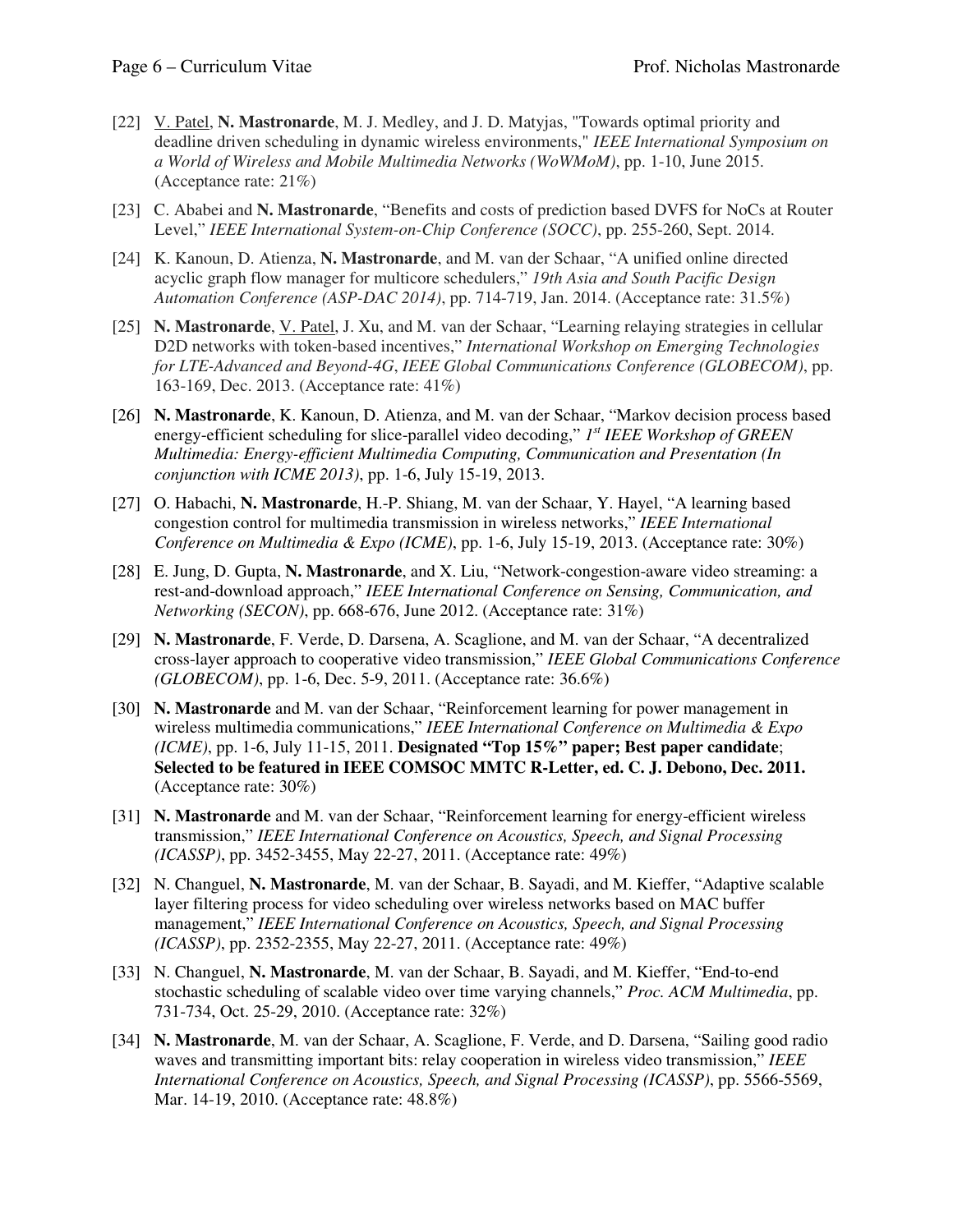- [35] **N. Mastronarde** and M. van der Schaar, "A new approach to cross-layer optimization of multimedia systems," *IEEE International Conference on Acoustics, Speech, and Signal Processing (ICASSP)*, pp. 2310-2313, Mar. 14-19, 2010. (Acceptance rate: 48.8%)
- [36] **N. Mastronarde** and M. van der Schaar, "Online reinforcement learning for multimedia buffer  control," *IEEE International Conference on Acoustics, Speech, and Signal Processing (ICASSP)*, pp. 1958-1961, Mar. 14-19, 2010. (Acceptance rate: 48.8%)
- [37] **N. Mastronarde** and M. van der Schaar, "Online layered learning for cross-layer optimization of dynamic multimedia systems," *ACM Multimedia Systems*, pp. 47-58, Feb. 22-23, 2010. (Acceptance rate: 42%)
- [38] **N. Mastronarde** and M. van der Schaar, "Autonomous decision making in layered and reconfigurable video coders," *Asilomar Conference on Signals, Systems, and Computers*, pp. 553- 557, Nov. 1-4, 2009.
- [39] **N. Mastronarde** and M. van der Schaar, "A scalable complexity specification for video  applications," *IEEE International Conference on Image Processing* (*ICIP*), pp. 2576-2579, Oct. 12- 15, 2008. (Acceptance rate: 45%)
- [40] **N. Mastronarde**, D. S. Turaga, and M. van der Schaar, "Collaborative resource management for video over wireless multi-hop mesh networks," *IEEE International Conference on Image Processing* (*ICIP*), pp. 1297-1300, Oct. 8-11, 2006. (Acceptance rate: 40.8%)
- [41] **N. Mastronarde**, Y. Andreopoulos, M. van der Schaar, D. Krishnaswamy and J. Vicente, "Cross- layer video streaming over 802.11e-enabled wireless mesh networks," *IEEE International Conference on Acoustics, Speech, and Signal Processing (ICASSP),* vol. 5, pp. V-433- V-436, May 14-19, 2006. (Acceptance rate: 48.1%)

### **INVITED PAPER**

 [1] **N. Mastronarde** and M. van der Schaar, "Energy-efficient delay-critical communication in unknown wireless environments," *IEEE COMSOC MMTC E-Letter*, vol. 7, no. 8, pp. 8-11, Nov. 2012.

### **BOOK CHAPTER**

 $\lceil 1 \rceil$  Streaming over Wireless Multi-hop Mesh Networks," Cambridge University Press 2007, ed. Benny Bing (Georgia Tech). [1] Y. Andreopoulos, **N. Mastronarde**, and M. van der Schaar, "Cross-layer Optimized Video

### **TECHNICAL REPORTS**

- [1] N. Sharma, N. Mastronarde, J. Chakareski, "Accelerated structure-aware reinforcement learning for delay-sensitive energy harvesting wireless sensors," arXiv:1807.08315
- [2] J. Modares, **N. Mastronarde**, M. J. Medley, and J. D. Matyjas, "UB-ANC: An open platform testbed for software-defined airborne networking and communications," arXiv:1509.08346.
- [3] **N. Mastronarde**, V. Patel, J. Xu, and M. van der Schaar, "To relay or not to relay: learning relaying strategies in cellular device-to-device networks," arXiv:1308.3185.
- [4] **N. Mastronarde**, K. Kanoun, D. Atienza, P. Frossard, and M. van der Schaar, "Markov decision process based energy-efficient on-line scheduling for slice-parallel video decoders on multicore systems," arXiv:1112.4084.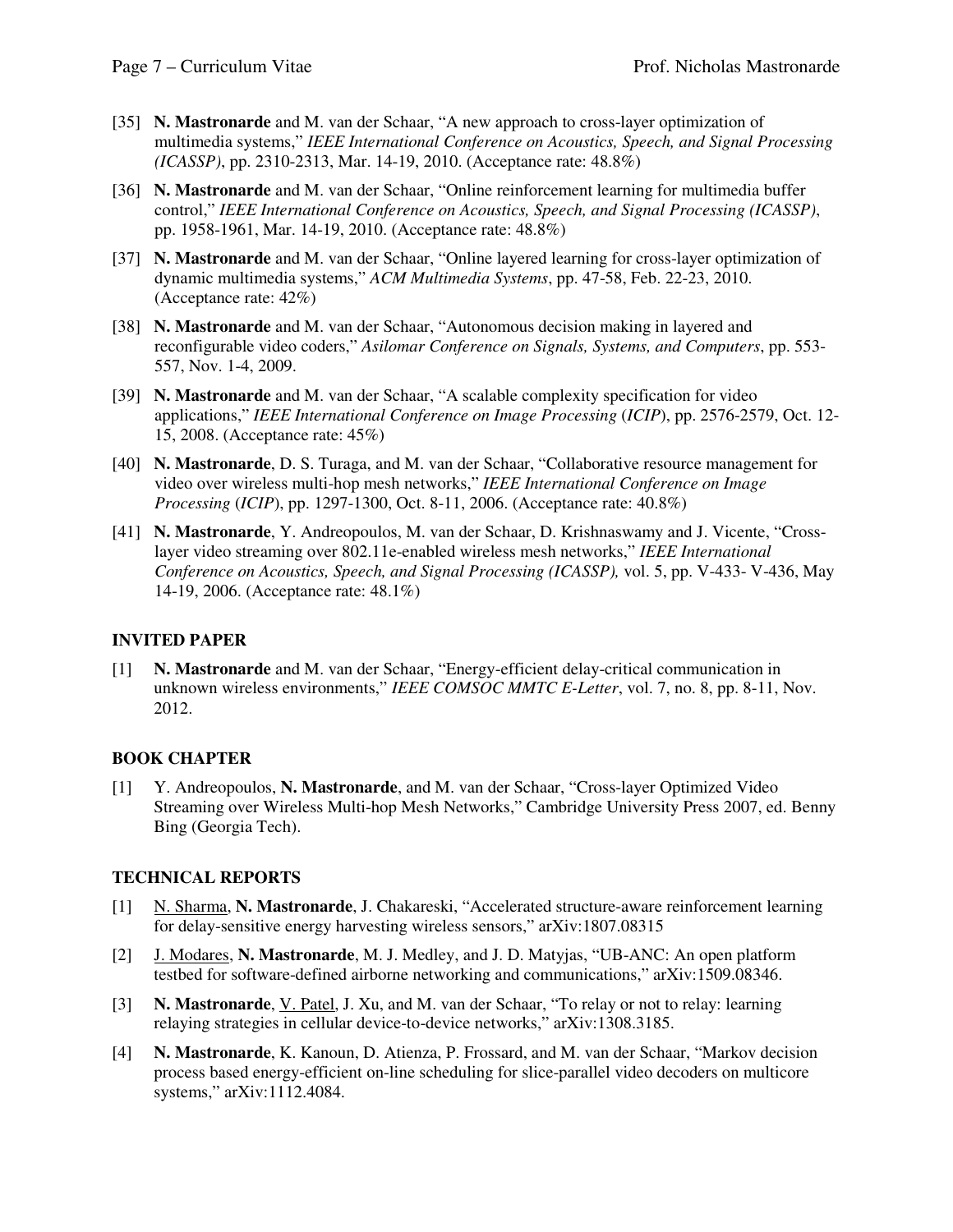- [5] **N. Mastronarde**, F. Verde, D. Darsena, A. Scaglione, and M. van der Schaar, "Transmitting important bits and sailing high radio waves: a decentralized cross-layer approach to cooperative video transmission," arXiv:1102.5437.
- [6] **N. Mastronarde** and M. van der Schaar, "Fast Reinforcement Learning for Energy Efficient Wireless Communications," arXiv:1009.5773.

### **PATENTS**

- [1] Alina Beygelzimer, **Nicholas Mastronarde**, Srinivasan Parthasarathy, Anton V. Riabov, Deepak Turaga, and Octavian Udrea, "Automated Data Exploration," U.S. Patent 20140040279, Feb. 2014.
- [2] **N. Mastronarde** and H. Jiang, "Enabling Selective Use of Fractional and Bidirectional Video Motion Estimation," U.S. Patent 20090323807, Dec. 2009.

### **SCHOLARLY PRESENTATIONS:**

**INVITED TALKS** (Note: Conference presentations not included.)

- [1] *An open-source framework for evaluating UAS mission effectiveness in extreme environments*, Air Force Visiting Faculty Fellowship Program Out-Briefing, Air Force Research Laboratory, Rome, NY, August 2018.
- [2] *Designing multi-agent drone networks and applications with the University at Buffalo's Airborne Networking and Communications Testbed*, SUNY Polytechnic Visiting Scholar Seminar Series, Utica, NY, March 2018.
- [3] *University at Buffalo's Airborne Networking and Communications (UB-ANC) Ecosystem*, Modeling, Simulation and Emulation Technical Interchange Meeting, Air Force Research Laboratory, Rome, NY, August 2017.
- [4] *Designing multi-agent drone networks and applications with the University at Buffalo's airborne networking and communications testbed,* Complex Networks Seminar, University at Buffalo, May 4, 2017.
- [5] *Undergraduate research and training with the University at Buffalo's airborne networking and communications testbed*, EE Advisory Board Meeting, University at Buffalo, April 27, 2017.
- [6] *Distributed command and control in drone networks: from simulation to experimentation*, Technical Interchange Meeting with the Air Force Research Laboratory, University at Buffalo, April 14, 2017.
- [7] *UB-ANC: A flexible airborne networking and communications testbed, AFRL/MathWorks* Interchange Meeting, Air Force Research Laboratory, Rome, NY, July 14, 2016.
- [8] *UB-ANC: A flexible airborne networking and communications Testbed, Technical Interchange* Meeting, Air Force Research Laboratory, Rome, NY, July 13, 2016.
- [9] *UB-ANC Emulator: A cyber-physical emulation framework for UAV networking*, Information Institute Networking Interchange and Poster Session, Air Force Research Laboratory, Rome, NY, July 12, 2016.
- [10] *UB-ANC: An emulation framework for multi-agent UAV networks*, AFCEA 2016 C4I & Cyber Conference, Erie Canal Chapter, Poster Session, June 14, 2016.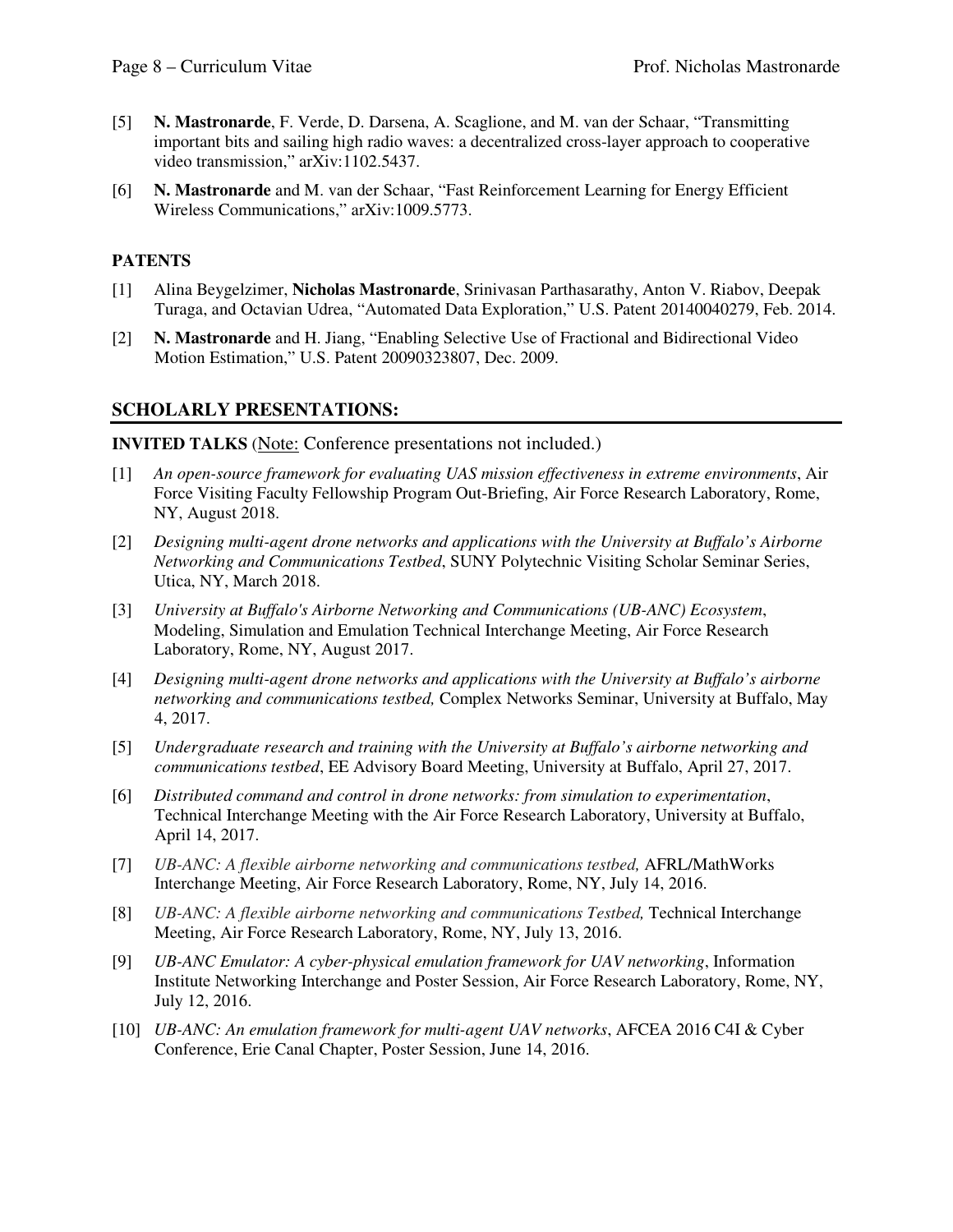- [11] *Enabling dynamic reconfigurability of SDRs Using SDN Principles*, AFCEA 2016 C4I & Cyber Conference, Erie Canal Chapter, Software Defined Networking for Airborne Networks Workshop, June 14, 2016.
- [12] *UB-ANC: A software-defined airborne networking and communications research platform*, Air Force Summer Faculty Fellowship Program (AF SFFP) Exit Talk, Air Force Research Laboratory, Rome, NY, Aug. 7, 2015.
- [13] *UB-ANC: A software-defined airborne networking and communications research platform*, Cognitive RF Workshop 2015 Poster Session, Air Force Research Laboratory, Rome, NY, Aug. 6, 2015.
- [14] *Towards optimal priority and deadline driven scheduling in dynamic wireless environments*, Information Institute Networking Interchange and Poster Session, Air Force Research Laboratory, Rome, NY, July 14, 2015.
- [15] *Congestion-aware HTTP adaptive streaming in mobile broadband cellular networks*, Adaptive Media Transport Workshop, Cisco Systems, Paris, May 18-19, 2015.
- [16] *Scheduling mission-critical flows in congested and contested airborne network environments*, Technical Interchange Meeting, Air Force Research Laboratory, Rome, NY, July 17, 2014.
- [17] *Introduction to game theory with applications to resource allocation*, Invited Speaker, USTC, Hefei China, Oct. 30, 2013.
- [18] *UB Multimedia Communications and Systems Lab: Some present and past research*, Invited Speaker, USTC, Hefei China, Oct. 28, 2013.
- [19] *Joint physical-layer and system-level power management for delay-sensitive wireless communication*, Invited Speaker, IEEE SPS Rochester Chapter, Aug. 8, 2013.
- [20] *Scheduling heterogeneous flows over a bottleneck airborne network node*, Exit Seminar, Air Force Summer Faculty Fellowship Program (AF SFFP) Air Force Research Lab, Rome, NY, Aug. 1, 2013.
- [21] *Energy-efficient communications using Markov decision processes and reinforcement learning*, Invited Speaker, SUNY Buffalo Electrical Engineering Graduate Seminar, Nov. 4, 2011.
- [22] *Reinforcement learning for power management in wireless multimedia communications*, Invited Speaker, Visual and Image Processing (VIP) Seminar, University of Waterloo, Sept. 30, 2011.

### **CONFERENCE PRESENTATIONS**

- [1] *Performance of the asynchronous consensus based bundle algorithm in lossy network environments*, IEEE Sensor Array and Multichannel Signal Processing Workshop (SAM), Sheffield, UK, July 2018.
- [2] *Structural properties of optimal transmission policies for delay-sensitive energy harvesting wireless sensors*, IEEE International Conference on Communications (ICC), Kansas City, MO, May 2018.
- [3] *On the photo-thermal effect of intra-body nano-optical communications on red blood cells*, 2nd IEEE International Workshop on Wireless Communications and Networking in Extreme Environments (INFOCOM Workshops), Waikiki, HI, April 2018. (**Best presentation award.)**
- [4] *UB-ANC Planner: Energy efficient coverage path planning with multiple drones*, IEEE International Conference on Robotics and Automation (ICRA)*, June 1, 2017.*
- [5] *Design of a novel variable stiffness gripper using permanent magnets*, IEEE International Conference on Robotics and Automation (ICRA)*, May 31, 2017.*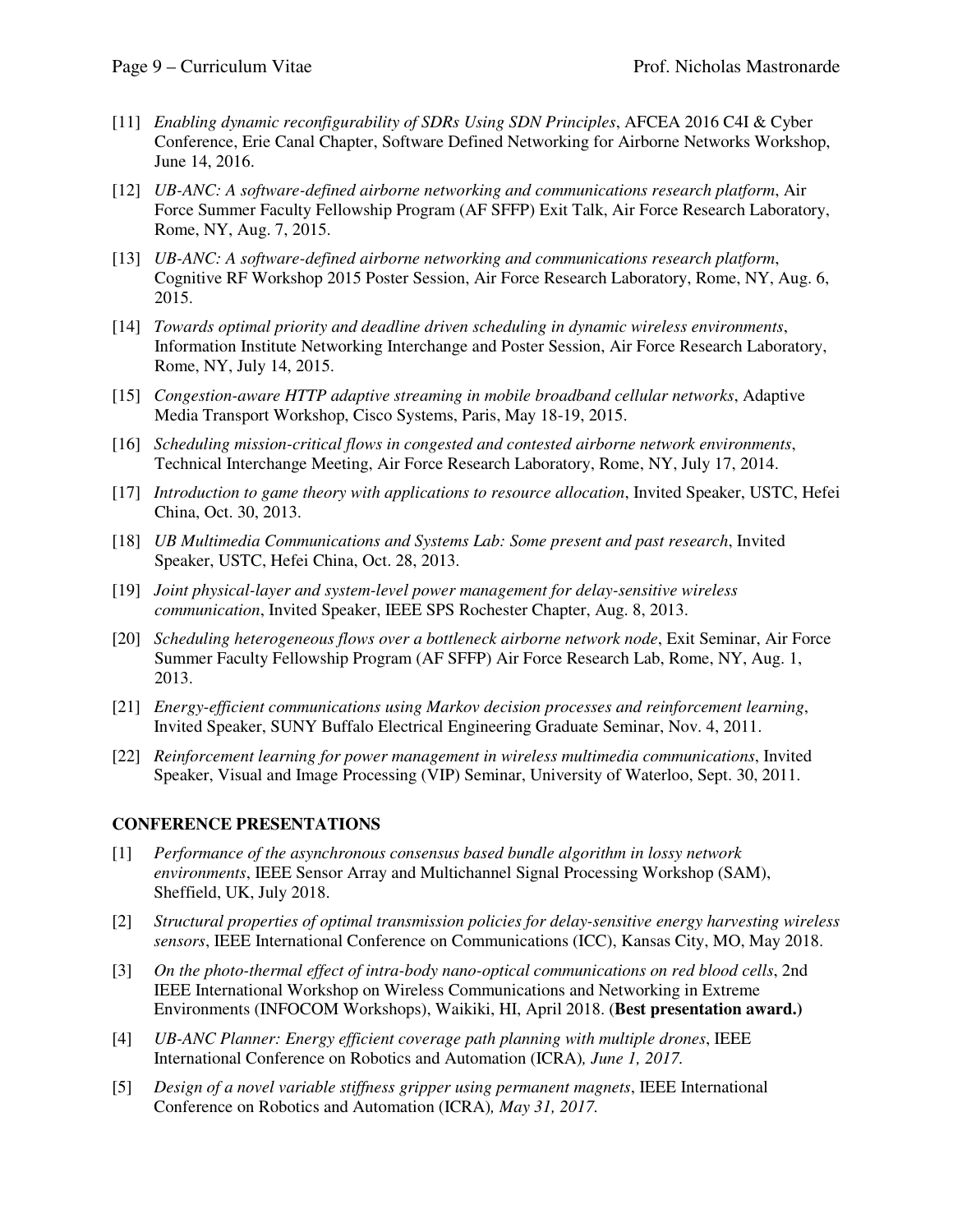- [6] Realistic network simulation in the UB-ANC aerial vehicle network emulator, 1<sup>st</sup> IEEE Workshop on Wireless Communications and Networking in Extreme Environments (WCNEE), May 1, 2017.
- [7] Reinforcement learning for energy-efficient delay-sensitive CSMA/CA scheduling, IEEE Global Communications Conference (GLOBECOM), Dec. 6, 2016.
- [8] *Poster: UB-ANC: A flexible airborne networking and communications testbed*, ACM International Workshop on Wireless Network Testbeds, Experimental Evaluation & Characterization (WiNTECH), Oct. 3, 2016.
- [9] *Demo: UB-ANC Emulator: An emulation framework for multi-agent drone networks*, ACM International Workshop on Wireless Network Testbeds, Experimental Evaluation & Characterization (WiNTECH), Oct. 3, 2016.
- [10] *Enabling dynamic reconfigurability of SDRs using SDN principles*, ADHOCNETS, Sept. 27, 2016.
- [11] *Fast and low-complexity reinforcement learning for delay-sensitive energy harvesting wireless visual sensing systems*, IEEE International Conference on Image Processing (ICIP), Sept. 26, 2016.
- [12] *Towards optimal priority and deadline driven scheduling in dynamic wireless environments*, IEEE International Symposium on a World of Wireless and Mobile Multimedia Networks (WoWMoM), June 15, 2015.
- [13] *Device-to-device relay assisted cellular networks with token-based incentives*, IEEE International Conference on Communications (ICC), June 8, 2015.
- [14] *Learning relaying strategies in cellular D2D networks with token-based incentives*, International Workshop on Emerging Technologies for LTE-Advanced and Beyond-4G, IEEE Global Communications Conference (GLOBECOM), Dec. 13, 2013.
- [15] *Markov decision process based energy-efficient scheduling for slice-parallel video decoding*, 1<sup>st</sup> IEEE Workshop of GREEN Multimedia: Energy-efficient Multimedia Computing, Communication and Presentation (In conjunction with ICME 2013), July 19, 2013.
- [16] A decentralized cross-layer approach to cooperative video transmission, IEEE Global Communications Conference (GLOBECOM), Dec. 5-9, 2011.
- [17] *Reinforcement learning for power management in wireless multimedia communications*, IEEE Conference on Multimedia and Expo (ICME), July 11-15, 2011.
- [18] *A new approach to cross-layer optimization of multimedia systems*, IEEE Conference on Acoustics, Speech and Signal Processing (ICASSP), Mar. 14-19, 2010.
- [19] *Online reinforcement learning for multimedia buffer control*, IEEE Conference on Acoustics, Speech and Signal Processing (ICASSP), Mar. 14-19, 2010.
- [20] *Online layered learning for cross-layer optimization of dynamic multimedia systems*, ACM Multimedia Systems, Feb. 22-23, 2010.
- [21] Autonomous decision making in layered and reconfigurable video coders, Asilomar Conference on Signals, Systems, and Computers, Nov. 2009.
- [22] *A scalable complexity specification for video applications*, IEEE International Conference on Image Processing (ICIP), Oct. 2008.

### **COURSES TAUGHT, DEVELOPED, AND REVISED:**

 • **EAS 305: Applied Probability and Statistical Inference**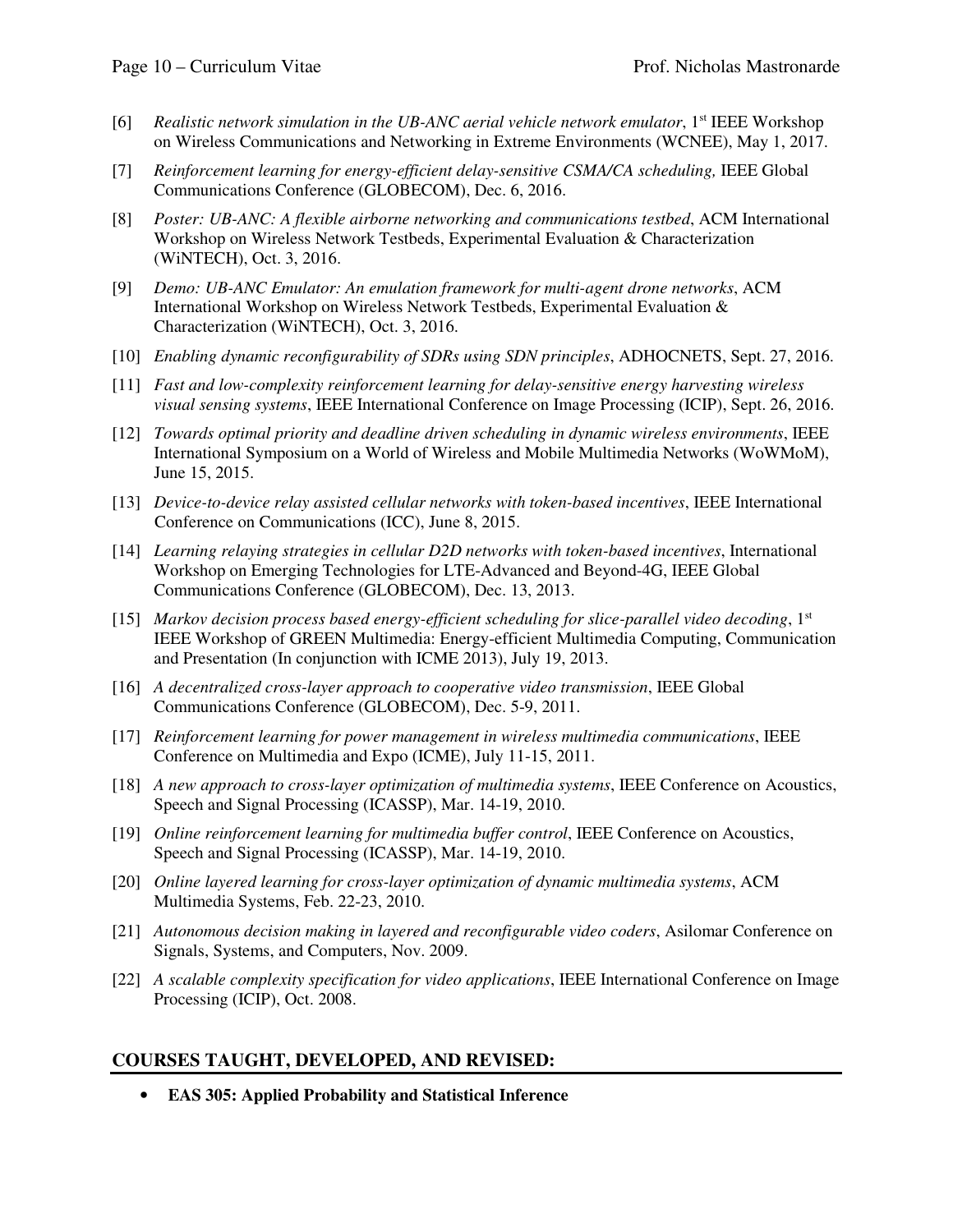- o *Developed:* Spring 2012. Created all new course material. Class open to all engineering students.
- o *Taught:* Spring 2012 and Spring 2013
- o *Average number of students:* 85

### • **EE 305: Applied Probability**

- o *Revised:* Fall 2013. In order to differentiate from EAS 305 and better serve EE students, I introduced EE specific material in the areas of networks, communications, and signal processing, and increased emphasis on random processes.
- o *Taught:* Fall 2013, Fall 2014, Fall 2015, Fall 2016, Fall 2017, Fall 2018
- o *Average number of students:* 100

### • **EAS 240: Introduction to Programming for Engineers**

- o *Developed:* Spring 2017. Created all new course material.
- o *Taught:* Spring 2017
- o *Number of students:* 81

### • **EE 565: Video Communications**

- o *Developed:* Fall 2011. Created new course material. Developed course to emphasize resource allocation and scheduling, cross-layer design, and dynamic optimization for video communications.
- o *Taught:* Fall 2011, Fall 2012, Spring 2014, Spring 2015, Spring 2016
- o *Average number of students:* 44

### • **EE 498: Undergraduate Research and Creative Activity**

- o Supervised undergraduate student research over 4 semesters on different facets of my U.S. Air Force Research Laboratory (AFRL) funded airborne networking and communications testbed (called UB-ANC), which I have been developing since Feb. 2014. Undergraduate research activities include software-defined communication link development, power distribution system design, flight stability enhancement, modular drone design, obstacle detection via infrared sensors, drone network experimentation, and flight test plan development.
- o *Taught:* Fall 2014, Fall 2015, Summer 2016, Fall 2016
- o *Total number of students:* 7
- o *Placement:* 100% employed after graduation; 1 in graduate school; 1 in law school (patent law); 2 planning to attend graduate school in Fall 2017.

### **RESEARCH SUPERVISION:**

 **Summary:** 2 Ph.D. students graduated, 2 Ph.D. students in progress, 7 M.S. students graduated, 3 M.S. students in progress, 19 undergraduates mentored.

- **Ph.D. Students (graduated)** 
	- o Shuanshuan Wu, graduation date, Spring 2018
		- **•** *Dissertation title:* Stochastic geometry-based analysis of emerging network technologies: from mmWave cellular to nano-optimcal wireless networks
		- *Awards:* Dean's Fellowship
	- o Jalil Modares Najafabadi, graduation date, Spring 2017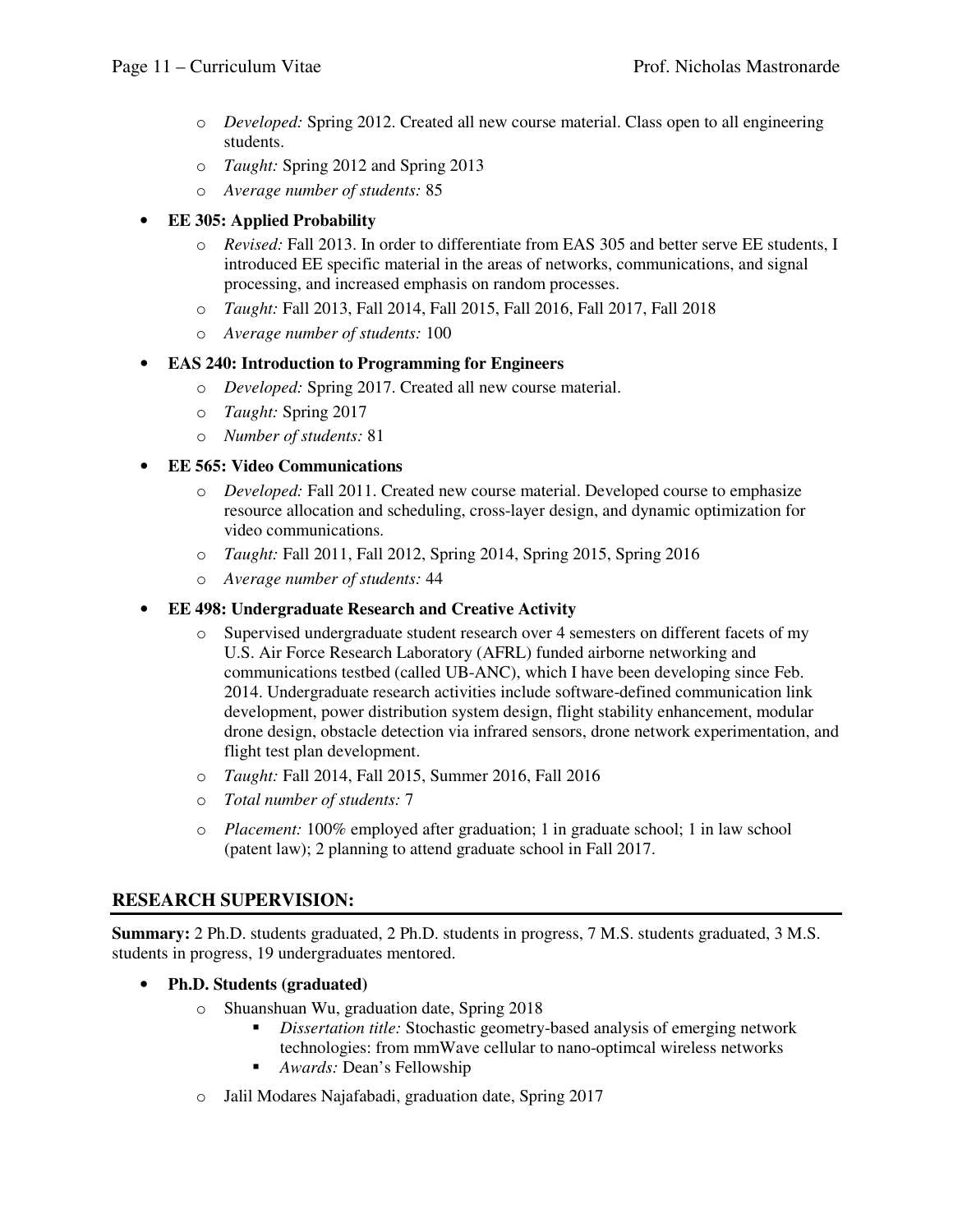- *Dissertation title:* Designing multi-drone networks and applications
- *Awards:* Best graduate student GPA and best score on Ph.D. qualifying exam

### • **Ph.D. Students (in progress)**

- o Nikhilesh Sharma, expected graduation date, Spring 2020
	- *Awards:* Moog Scholarship
- o Zahra Hajibabaei, expected graduation date, Fall 2019
	- *Awards:* Henry Stone Fellowship
- **M.S. Students with Thesis (graduated)** 
	- o Venkata Praneeth Behara, graduation date, Fall 2018
		- • *Thesis title:* Wi-Coverage: An autonomous exploration coverage strategy using commodity Wi-Fi
		- *Note:* Jointly advised with Prof. Karthik Dantu in CSE
	- o Nikhilesh Sharma, graduation date, Fall 2017
		- **•** *Thesis title:* Structural properties of optimal transmission policies for delay-sensitive energy-harvesting wireless sensors
	- o Anjali Omer, graduation date, Spring 2017
		- **•** *Thesis title:* Performance analysis of an adaptive-rate buffer-aware CSMA/CA-based MAC protocol
	- o Rajarshi Basak, graduation date, Fall 2016
		- • *Thesis title:* On the convergence rate of fast reinforcement learning algorithms with application to energy-efficient delay-sensitive wireless communications
	- o Changcan Wu, graduation date, Summer 2014
		- **•** *Project title:* Energy-efficient delay-sensitive multi-user uplink scheduling using a CSMA/CA-based MAC
	- o Sweta Sundaram, graduation date, Spring 2014
		- *Thesis title:* Matroska video streaming on USRP software-defined radios
		- *Employment:* Modem System Test Engineer, Qualcomm Inc.
	- o Praveen Janarthanan, graduation date, Spring 2013
		- *Thesis title:* Cross-layer framework for wireless video over USRP
		- *Employment:* LTE System Validation Engineer, Intel Corporation

# • **M.S. Students with Thesis (in progress)**

- o Britton Medley, expected graduation date, Spring 2019
- o Someshwar Venkata, expected graduation date, Spring 2019
- o Sen Zhang, expected graduation date, Fall 2018
- **M.S. Students (graduated)** 
	- o Viral Patel, graduation date, Spring 2015
		- *Employment:* Applications Engineer, ICONICS Inc.
		- *Note:* Originally admitted as a Ph.D. student in Fall 2012 but had to seek a terminal M.S. degree and secure a job due to family obligations.
	- o Khoi Nguyen, graduation date, Spring 2014
		- *Employment:* Automation Engineer, Hyatt Hotels Corporation
		- *Note:* Originally admitted as a Ph.D. student in Fall 2012 but had to seek a terminal M.S. degree and secure a job due to family obligations.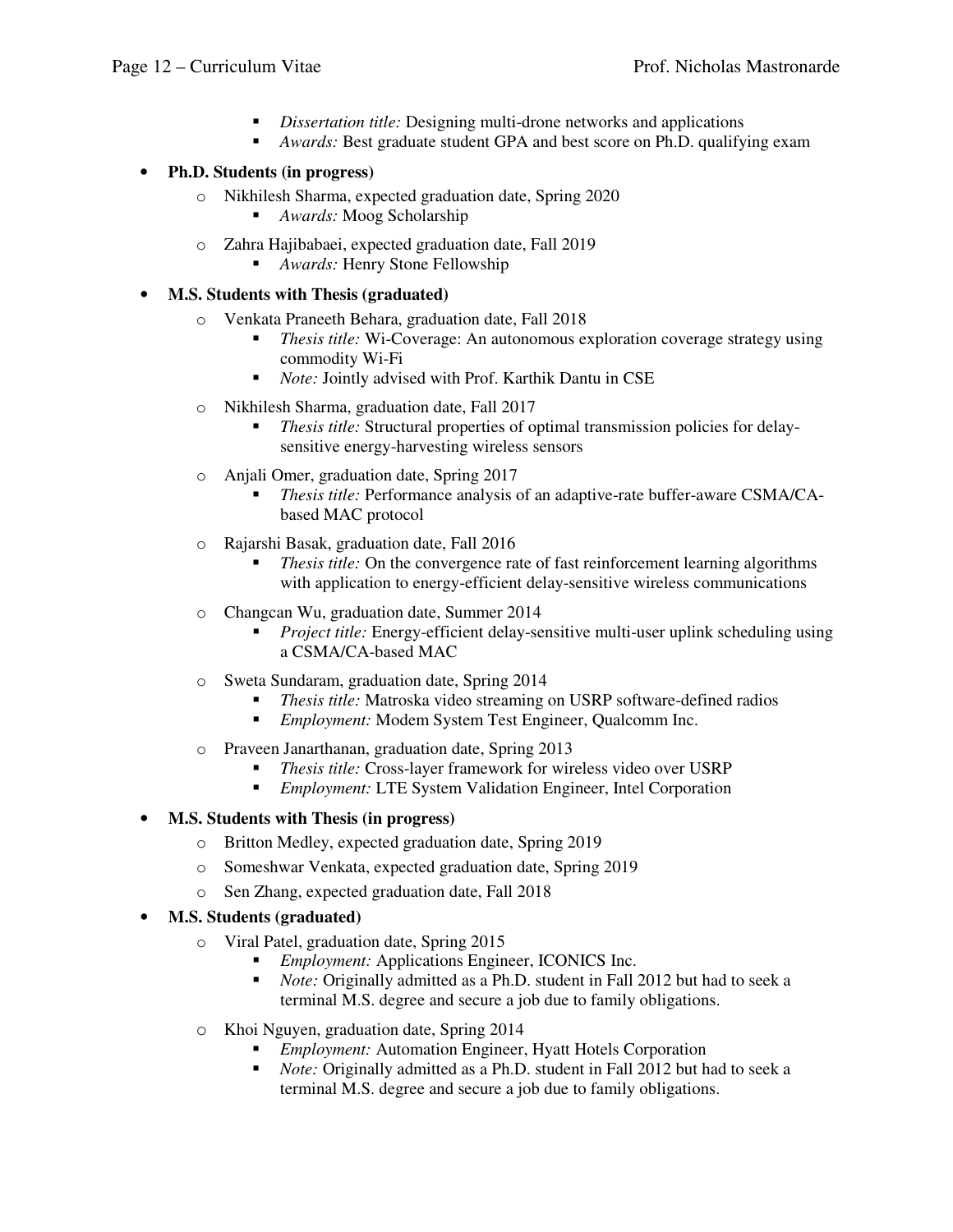# • **Undergraduate Student Research Projects**

- o Sambhavi Bellary, EE, Fall 2016
	- **•** *Project title:* A Literature Review on the Application of Markov Decision Processes in Electrical Engineering
- o Wei Shao, EE, Summer 2016 Fall 2016
	- • *Project title:* RC Transmitter Calibration, Specification, Calibration, and Troubleshooting Guidelines for 2nd Generation UB-ANC Drones
- o Alvin Alba, EE, Summer 2016
	- • *Project title:* Size, Weight, and Power Optimized Software-Defined Radio Integration on 2nd Generation UB-ANC Drones
	- *Employment:* Electronics Engineer, Tinker Air Force Base
- o Jean Santiuste, EE, Summer 2016
	- • *Project title:* Enhancing the Power Distribution System, Flight Stability, and Modularity of 2nd Generation UB-ANC Drones
	- *Employment:* Electronics Engineer, Bolling Air Force Base
- o Alexander Rosenbaum, EE, Summer 2016
	- *Project title:* Implementation of 2nd Generation UB-ANC Drone Enhancements
- o Ismail Atkas, EE, Fall 2015 Spring 2016
	- **•** *Project title:* Drone Collision Detection and Autonomous Navigation
	- *Employment:* Systems Engineer, Alstom
- o Prince Joseph, MAE, Fall 2014 Summer 2015
	- • *Project title:* Design, Construction, and Testing of the 2nd Generation UB-ANC Drone
	- *Employment:* Mechanical Engineer, Phononic
- o Dylan Elliott, EE, Spring 2014 Spring 2015
	- • *Project title:* Quadcopter Based Airborne Networking and Communications Testbed: Software-Defined Physical Layer Design and Implementation
	- *Employment:* Air Force Research Laboratory
	- *Postgrad:* M.S. Student, Rensselaer Polytechnic Institute
- o Ryan Thorne, EE, Fall 2014 Spring 2015
	- **•** *Project title:* Quadcopter Based Airborne Networking and Communications Testbed: Software-Defined Physical Layer Implementation
	- *Postgrad:* Law Student, Patent Law, Yeshiva University
- o Matthew Benjamin, EE, Fall 2014 Spring 2015
	- • *Project title:* Quadcopter Based Airborne Networking and Communications Testbed: Packet Format Design
	- *Employment:* Software Engineer, theEMPLOYEEapp
- o Andrew Tennenbaum, EE, Spring 2015
	- • *Project title:* Quadcopter Based Airborne Networking and Communications Testbed: USB Interface Implementation
	- • *Postgrad:* M.S. Electrical Engineering, University at Buffalo; Ph.D. Student, Aerospace Engineering, University at Buffalo
- o Nathan Jacobson, EE, Spring 2015
	- • *Project title:* Quadcopter Based Airborne Networking and Communications Testbed: MAC Layer Protocol Design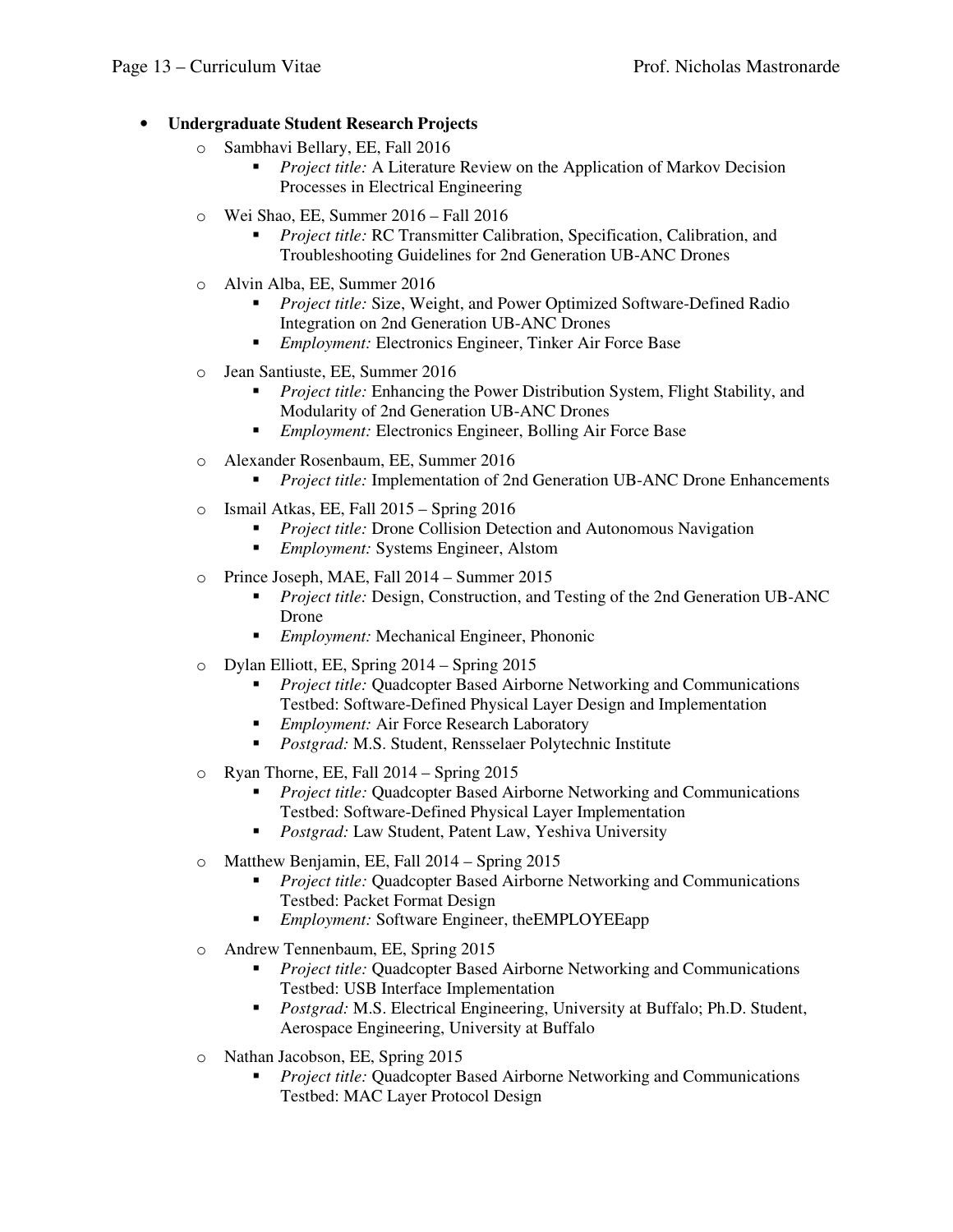- *Employment:* Radar Signal Processing Engineer, Raytheon
- *Postgrad:* M.S. Student, The Johns Hopkins University
- o Vu Le, EE, Spring 2015
	- • *Project title:* Quadcopter Based Airborne Networking and Communications Testbed: Network Protocol Design
	- *Postgrad:* M.S. Student, Electrical Engineering, University at Buffalo
- o Conor Hixon, EE, Fall 2014 Spring 2015
	- *Project title:* Construction and Testing of the 1st Generation UB-ANC Drone
- o Jordan Hoeber, CSE, Fall 2014
	- • *Project title:* Enabling Communication Between An Embedded Computer and an Autopilot Controller via USB
- o Rakshit Viswanatham, EE, Fall 2014
	- • *Project title:* Flight Test Plan for UB's Airborne Networking and Communications Testbed (UB-ANC): Autopilot Failsafes
	- *Employment:* Software Engineer, Dunn Tire
- o Zujia Xu, EE, Fall 2014
	- • *Project title:* Flight Test Plan for UB's Airborne Networking and Communications Testbed (UB-ANC): Test Platform Description
- o Xiangyang Chen, EE, Summer 2014 Fall 2014
	- **•** *Project title:* Evaluating the Distortion Impact of Video Packet Losses in Streaming Video
	- *Employment:* Electronics Engineer, Department of Army
- o Devin Toth, CSE, Spring 2012
	- **•** *Project title:* Shortest-Path Routing using a Markov Decision Process

### **PH.D. DISSERTATION COMMITTEE MEMBER:**

- • Song-Wen Huang, Multicarrier Chirp-Division Multiplexing for RF and Underwater Acoustic Communications: *Defense date:* Dec. 15, 2017. *Ph.D. advisor:* Dimitris Pados.
- • Pedram Johari, Fundamentals of Nanoscale Intra-body Electromagnetic Communications at Terahertz and Optimal Frequencies. *Defense date:* Dec. 14, 2017. *Ph.D. advisor:* Josep Jornet.
- • Colleen Bailey, New Techniques for Blind Modulation Detection and Multimedia Data Hiding.  *Defense data:* Aug. 6, 2017. *Ph.D. advisor:* Dimitris Pados
- • Christopher Fritz, Efficient Architectures for High Speed Binary Multipliers. *Defense date:* May 5, 2017. *Ph.D. advisor:* Adly Fam.
- • Hongzhi Guo, Enabling Wireless Communications in Complex Environments: From Underground and Underwater to Intra-body. *Proposal date:* Nov. 29, 2016. *Defense date:* Apr. 24, 2017. *Ph.D. advisor:* Zhi Sun.
- • Marcia Torrico, Joint Channel Estimation and Data Detection with Minimized Energy and Secure Transmission on the Underwater Channel. *Proposal date:* Sept. 29, 2016*. Defense date:* Dec. 9,  2016. *Ph.D. advisor:* Dimitris Pados.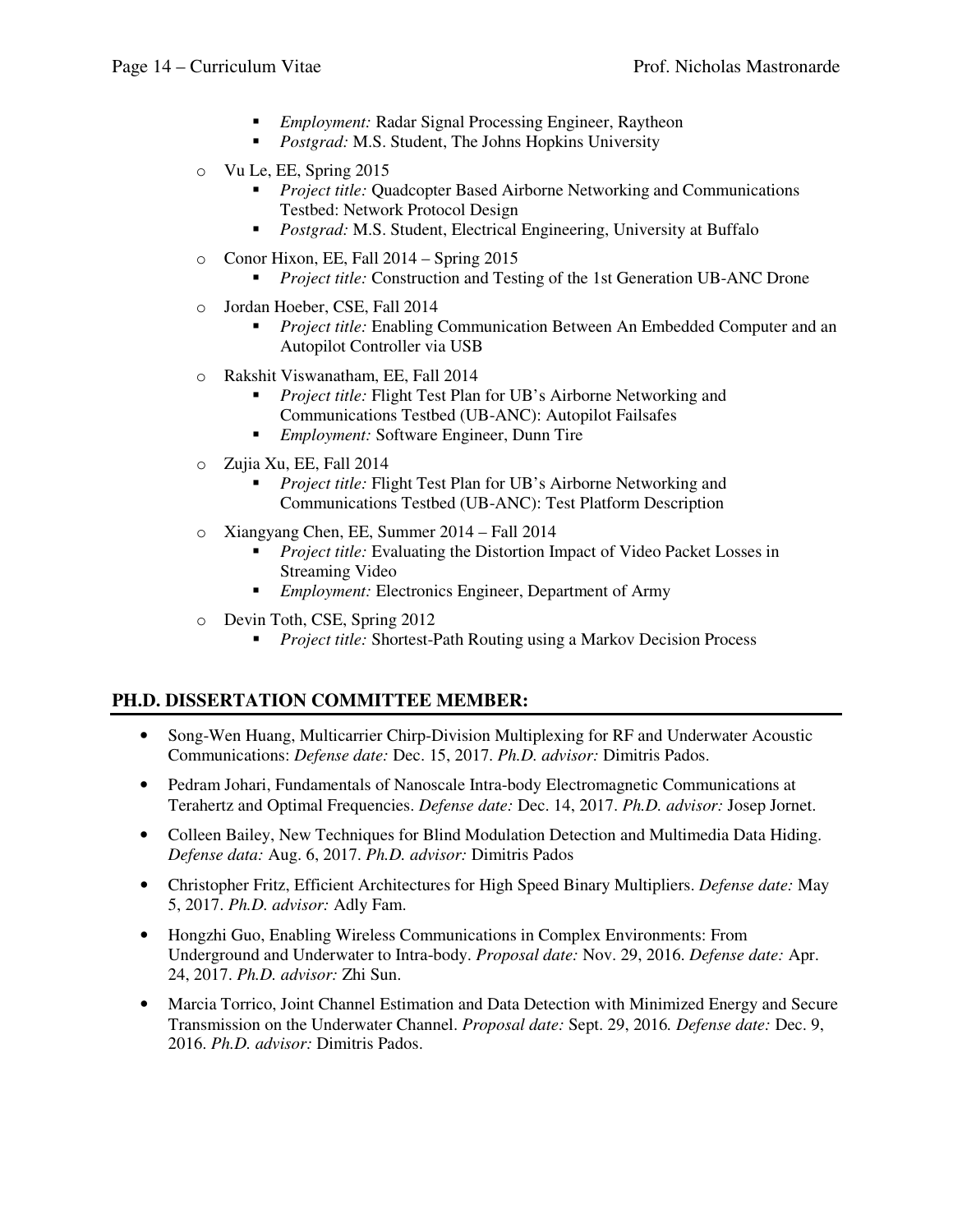- • Bo Zhang, Optimal Receivers and Performance Analysis for Underwater Acoustic Wireless Communications with Rapidly Varying Fading Channels. *Defense date:* Aug. 8, 2016. *Ph.D. advisor:* Weifeng Su.
- • Yihang Zhou, Application of Compressed Sensing in Quantitative Magnetic Resonance Imaging. *Defense date:* Dec. 11, 2015. *Ph.D. advisor:* Leslie Ying.
- • Zijian Mo, Multi-Antenna Transceivers and Cooperative Relaying Protocol Designs for Wireless Networks. *Defense date:* March 20, 2015. *Ph.D. advisor:* Weifeng Su.
- • Peiran Song, Distributed Optimization of Nonconvex Multiagent Systems: Theory and Applications. *Defense date:* Dec. 15, 2014. *Ph.D. advisor:* Gesualdo Scutari.
- • Scott Pudlewski, Compressed-sensing-based video streaming in wireless sensor networks. *Defense date:* April 20, 2012. *Ph.D. advisor:* Tommaso Melodia.

# **M.S. THESIS COMMITTEE MEMBER:**

- • Hyosung Kim, Maximum Capacity and Relay Designs for Airborne MIMO Relay Communication Systems. *Defense date:* July 21, 2017. *M.S. advisor:* Weifeng Su
- • Mahasweta Bhattacharya, Study and Analysis of Thermal Behavior of Human Blood Cells Due to In-Vivo Optimal Communication. *Defense data:* May 15, 2017. *M.S. advisor:* Josep Jornet
- • Amit, Design, Implementation and Validation of a Low-Power Wide Area Network Flat Module for the Internet of Things. *Defense date:* April 28, 2017. *M.S. advisor:* Josep Jornet
- • Chang Ren, Image Reconstruction Using Partial K-Space With Compressed Sensing-Sense and Sparse Blip. *Defense date:* April 12, 2017. *M.S. advisor:* Leslie Ying.
- • Ke Li, Analysis of Expected Route Surviving-Time and Power Optimization for Linear Multi-Hop Networks. *Defense date:* Nov. 11, 2015. *M.S. advisor:* Weifeng Su.
- Ning Zhao, Quantifying causality. *Defense date:* Aug. 14, 2015. *M.S. advisor:* Michael Langberg.
- • Vishrut Vaibhav, Optimal L1-Principal Component Analysis on Reconfigurable Hardware. *Defense date:* June 24, 2015. *M.S. advisor:* Dimitris Pados.
- • Prateek Kumar Singh, Graphene-Based Plasmonic Phase Modulator for Terahertz-Band Communication. *Defense date:* May 14, 2015. *M.S. advisor:* Josep Jornet.
- • Sreya Harshad Vedant, Multi-User Interference in Pulse-Based Terahertz-Band Communication: Analytical Model and Multi-Physics Simulation. *Defense date:* May 12, 2015. *M.S. advisor:*  Josep Jornet.
- • Wan Kim, Study of Parallel MR Imaging Techniques. *Defense date:* May 8, 2015. *M.S. advisor:*  Leslie Ying.
- • Ren He, Highly Accelerated 3D Parallel Imaging with Transitional Auto-Calibration (3D-PITA). *Defense date:* April 14, 2015. *M.S. advisor:* Leslie Ying.
- • Vishesh Seshadri, Design and Implementation of Magnetic Induction-Based Underground Sensor for Vehicle Detection Using USRP. *Defense date:* Jan. 6, 2015. *M.S. advisor:* Zhi Sun.
- • Chen Song, ASDTab: A Computer-Vision Based In-Home ASD Assessment Tool on Unmodified Tablet Computers. *Defense date:* May 18, 2014. *M.S. advisors:* Leslie Ying and Wenyao Xu.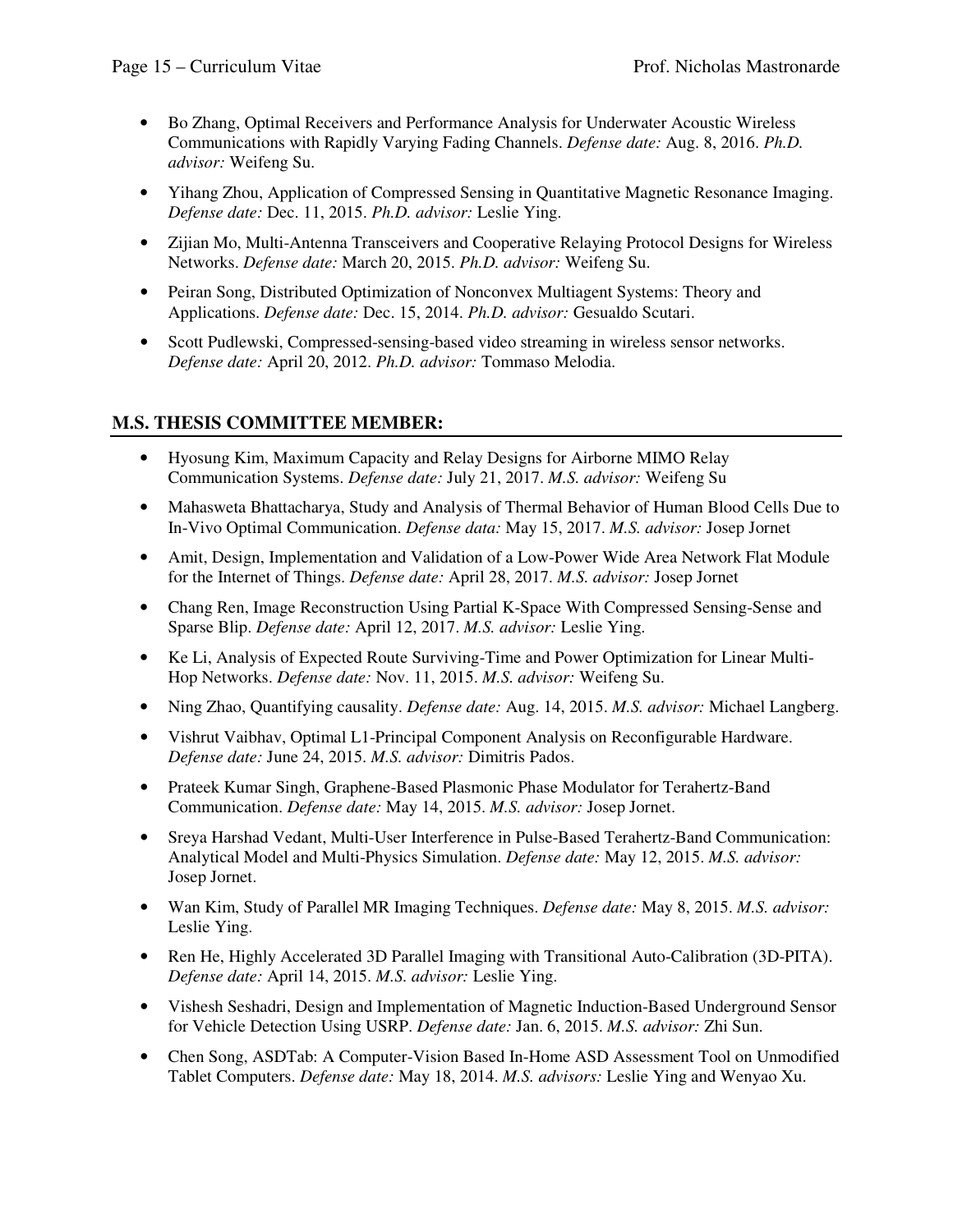- • Meghna Vaidya, Predicting Stock Market Index Trends Through Various Attributes of Twitter Data. *Defense date:* Apr. 18, 2014. *M.S. advisor:* Tommaso Melodia.
- • Cedric Lolliot, Small Sample Support Adaptive MVDR/MMSE Filtering for MIMO OFDM Systems. *Defense date:* Dec. 16, 2013. *M.S. advisor:* Dimitris Pados.
- • Xilin Bai, Implementation of Decode-and-Forward Cooperative Communication Protocol Based on USRPs and GNU Radio. *Defense date:* Nov. 7, 2013. *M.S. advisor:* Weifeng Su.
- Vignesh Kumar*. Defense date:* Aug. 16, 2013*. M.S. advisor:* Zhi Sun.
- Yifan Sun. *Defense date:* May 10, 2013. *M.S. advisor:* Tommaso Melodia.
- Anu Saji. *Defense date:* May 3, 2013*. M.S. advisor:* Tommaso Melodia.
- Jithin Jagannath*. Defense date:* May 3, 2013. *M.S. advisor:* Tommaso Melodia.
- • Sivakumar Kandappan Singaravadivelu, The iPad as a Tool for Simulation and Sensing. *Defense date:* Dec. 5th, 2011. *M.S. advisor:* Albert Titus.

# **STUDENT SUPPORT:**

### **GRADUATE STUDENTS FUNDED** (Research Assistantships)

- Khoi Nguyen, 5 months (May Aug. 2012; July Aug. 2013), \$8400
- Viral Patel, 14 months (July Oct. 2013; Feb. 2014 Jan. 2015), \$29,265
- Jalil Modares, 23 months (Feb. 2015 Dec. 2016), \$30,806
- Shuanshuan Wu, (June  $2016 May 2017$ ), \$11,600

### **GRADUATE STUDENT TRAVEL SUPPORT**

• Jalil Modares, ACM WiNTECH 2016, \$250

### **UNDERGRADUATE STUDENTS FUNDED**

- Conor Hixon, 1 month (Aug. 2014 Sept. 2014), \$2,000
- Jordan Hoeber, 1 month (Aug.  $2014 -$  Sept. 2014), \$2,000
- Dylan Elliott, 1 month (Aug.  $2014 -$ Sept. 2014), \$2,000

### **PROFESSIONAL MEMBERSHIPS:**

- Senior Member, IEEE
- Member, IEEE Communications Society
- Member, IEEE Signal Processing Society
- Member, ACM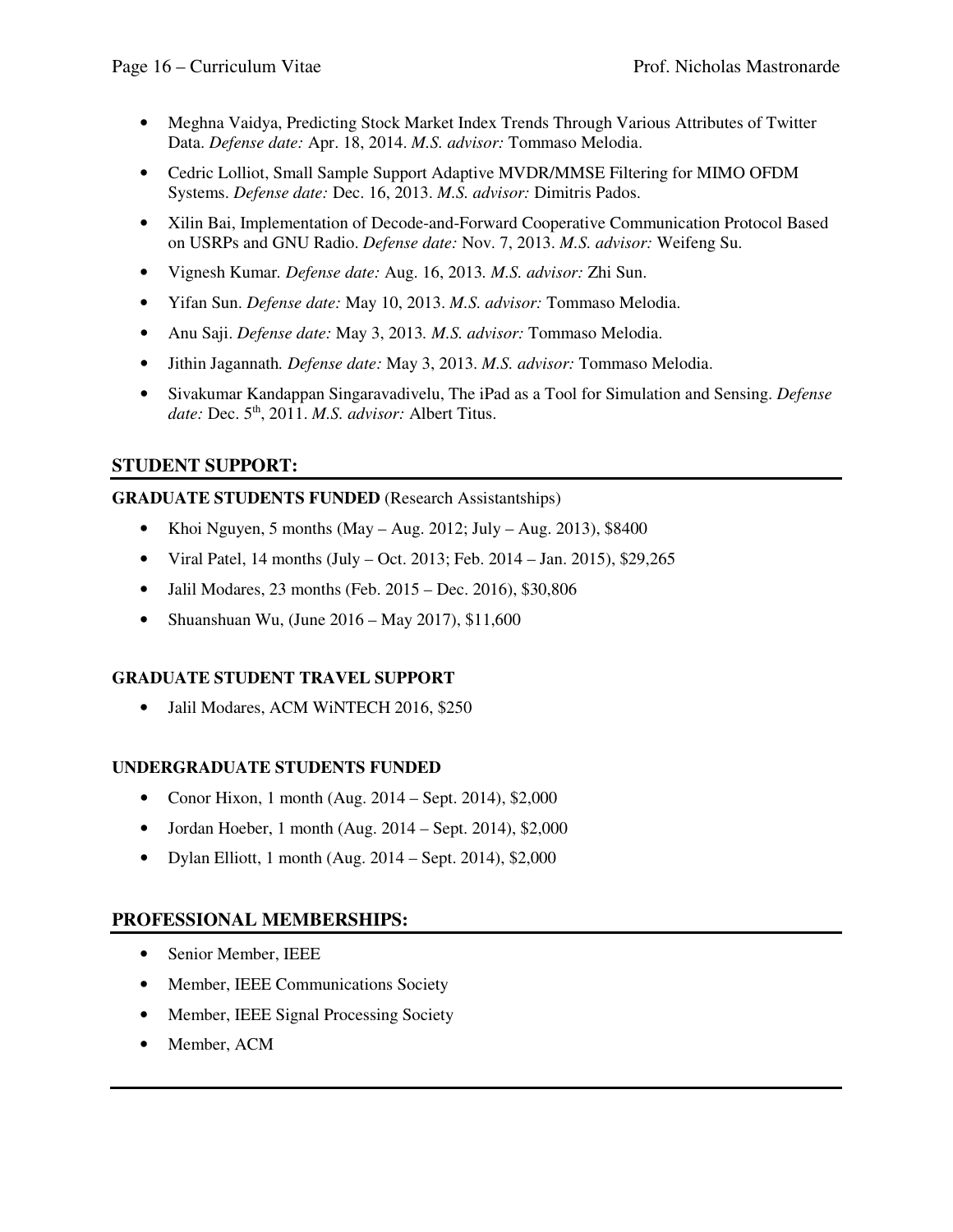### **SERVICE:**

#### **PROFESSIONAL ACTIVITIES AND SERVICE TO SCIENTIFIC COMMUNITY**

- **Review Panels** 
	- o NSF CPS Panel 2018
- **Editor/Guest Editor** 
	- o Area Editor KSII Transactions on Internet and Information Systems (TIIS)
	- o Editor KSII Transactions on Internet and Information Systems (TIIS)
	- o Special Issue series on Internet of Things (IoT) Optimization for KSII Transactions on Internet and Information Systems (TIIS)

### • **Editorial Board Member**

- o IEEE Communications Surveys and Tutorials (COMST)
- **Track Chair/Co-Chair/Session Chair** 
	- o Session Chair: 2018 Workshop on Signal Processing and Communications for Resilient Autonomous Swarms (IEEE SAM)
	- o Co-Chair: 2014 International Conference on Wireless Communications and Signal Processing – Media and Signal Processing for Communications Symposium (WCSP 2014)

### • **Technical Program Committee Member**

- o Multi-Robot and Multi-Agent Systems (MRS 2019)
- o Packet Video Workshop 2019 (Packet Video 2019)
- o IEEE INFOCOM 2019 Workshop Wireless Communications and Networking in Extreme Environments (INFOCOM 2019 WS – WCNEE)
- o IEEE GLOBECOM 2018 Mobile and Wireless Networks (Globecom2018 MWN)
- o EAI ADHOCNETS 2018 (ADHOCNETS)
- o Packet Video Workshop 2018 (Packet Video 2018)
- o IEEE INFOCOM 2018 Workshop Wireless Communications and Networking in Extreme Environments (INFOCOM 2018 WS - WCNEE)
- o IEEE GLOBECOM 2017 Mobile and Wireless Networks (Globecom2017 MWN)
- $\circ$  IEEE INFOCOM 2017 Workshop 5G & Beyond Enabling Technologies and Applications (INFOCOM 2017 WS – 5G)
- o IEEE INFOCOM 2017 Workshop Wireless Communications and Networking in Extreme Environments (INFOCOM 2017 WS – WCNEE)
- o IEEE GLOBECOM 2016 Workshop Emerging Technologies for 5G Wireless Cellular Networks (GC16 WS – ET5G)
- o EAI ADHOCNETS 2016 Workshop Convergence of Wireless Directional Network Systems and Software Defined Networking (ADHOCNETS)
- o International Conference on Computer Communication and Networks Wireless LAN, Ad Hoc, and Mesh Networks (WAM) Track (ICCCN 2016)
- o IEEE GLOBECOM 2015 Workshop Emerging Technologies for 5G Wireless Cellular Networks (GC15 WS – ET5G)
- o IEEE GLOBECOM 2014 Workshop Emerging Technologies for 5G Wireless Cellular Networks (GC14 WS - Wi5G)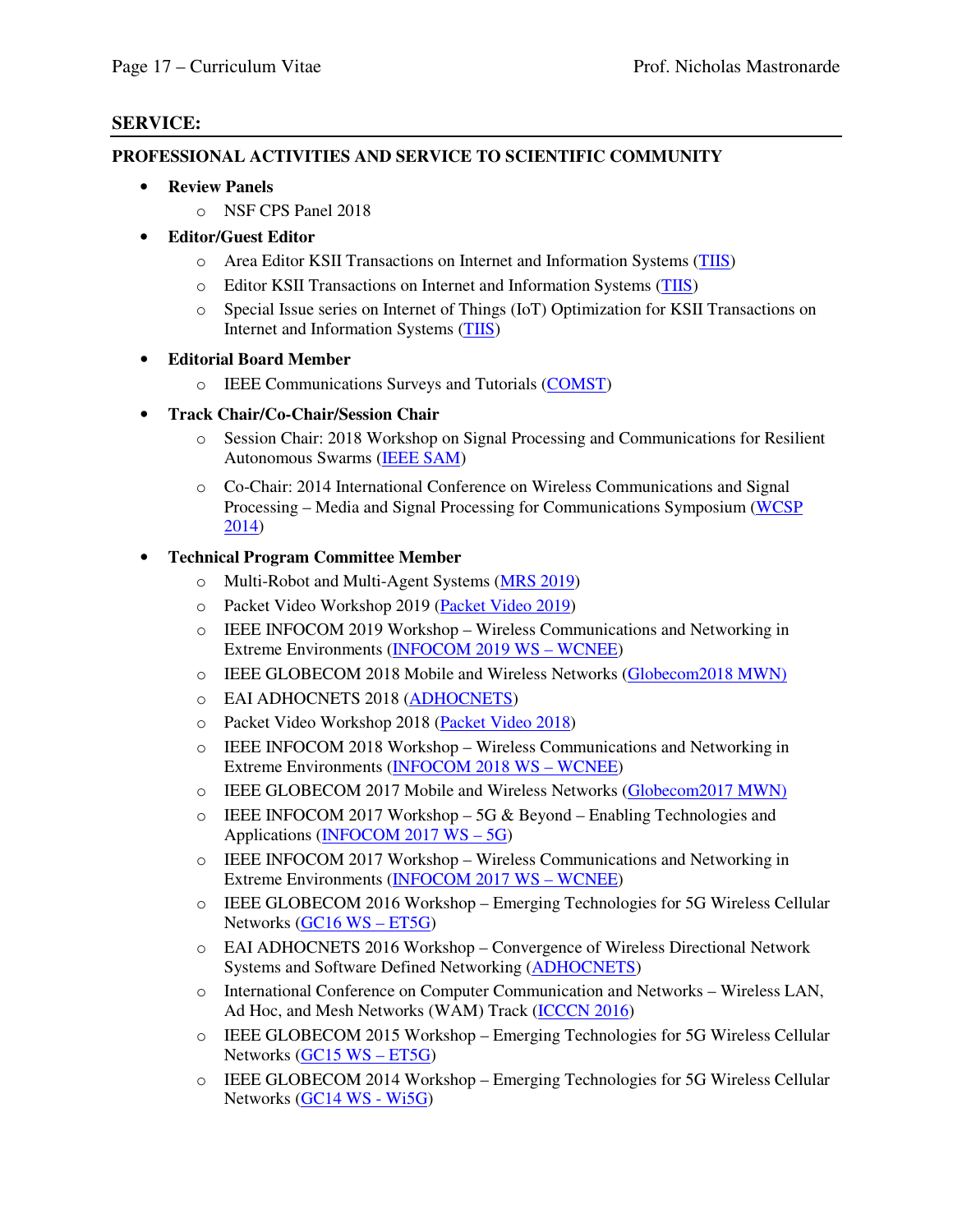- o 2014 International Conference on Wireless Communications and Signal Processing Emerging Areas in Wireless Communications Symposium (WCSP 2014)
- o GLOBECOM 2013 Workshop Emerging Technologies for LTE-Advanced and Beyond-4G (GC13 WS – B4G)
- o Fifth International Workshop on Quality of Multimedia Experience (QoMEX 2013)
- **Reviewer** 
	- o **IEEE:** IEEE Trans. on Circuits and Systems for Video Technology, IEEE Trans. on Communications, IEEE Communications Letters, IEEE Trans. on Computers, IEEE Trans. on Image Processing, IEEE Trans. on Mobile Computing, IEEE Trans. on Multimedia, IEEE Journal on Selected Areas in Communications, IEEE Trans. on Signal Processing, IEEE Trans. on VLSI, IEEE Trans. on Wireless, IEEE International Conference on Acoustics, Speech, and Image Processing (ICASSP), IEEE Global Conference on Signal and Information Processing (GlobalSIP), IEEE International Conference on Communications (ICC), and IEEE International Conference on Computer Communications (INFOCOM).
	- o **EURASIP:** EURASIP Journal on Wireless Communications and Networking.
	- o **Elsevier:** Elsevier Ad-hoc Networks, Elsevier Computer Networks, and Elsevier Image Communication.
	- o **Other:** Journal of Combinatorial Optimization, International Conference on Distributed Computing in Sensor Systems, International Workshop on Image Analysis for Multimedia Interactive Services, and Military Communications Conference (MILCOM).

### **UNIVERSITY SERVICE**

- **Faculty Senate** (2017 present)
- **Search Committees and Faculty Hiring** 
	- o EE search committee for Signals, Communications, and Networking faculty position (Spring 2018; Spring 2016; Spring 2015)
	- o EE search committee for Digital Electronics and Microcontrollers, Embedded/Reconfigurable Circuits and Systems faculty position (Spring 2014)
	- o EE Research Administrator search committee (Fall 2013)
- **Graduate and Undergraduate Student Activities** 
	- o EE department scholarship review committee (Fall 2018)
	- o Faculty representative, graduate student orientation (2011-2018)
	- o EE senior student advisor (2014-2015)
	- o Judge, graduate poster competition (Spring 2015)
	- o EE undergraduate grievance committee (2015-2016)
	- o SEAS grievance committee (Summer 2016)
	- o Faculty representative, Open House (2011-2015)
- **Curriculum** 
	- o New course creation, EAS 240: Introduction to Programming for Engineers (Fall 2014)
	- o New course creation, EE 305: Applied Probability (Spring 2013)
	- o New course creation, EE 565: Video Communications (Fall 2011)